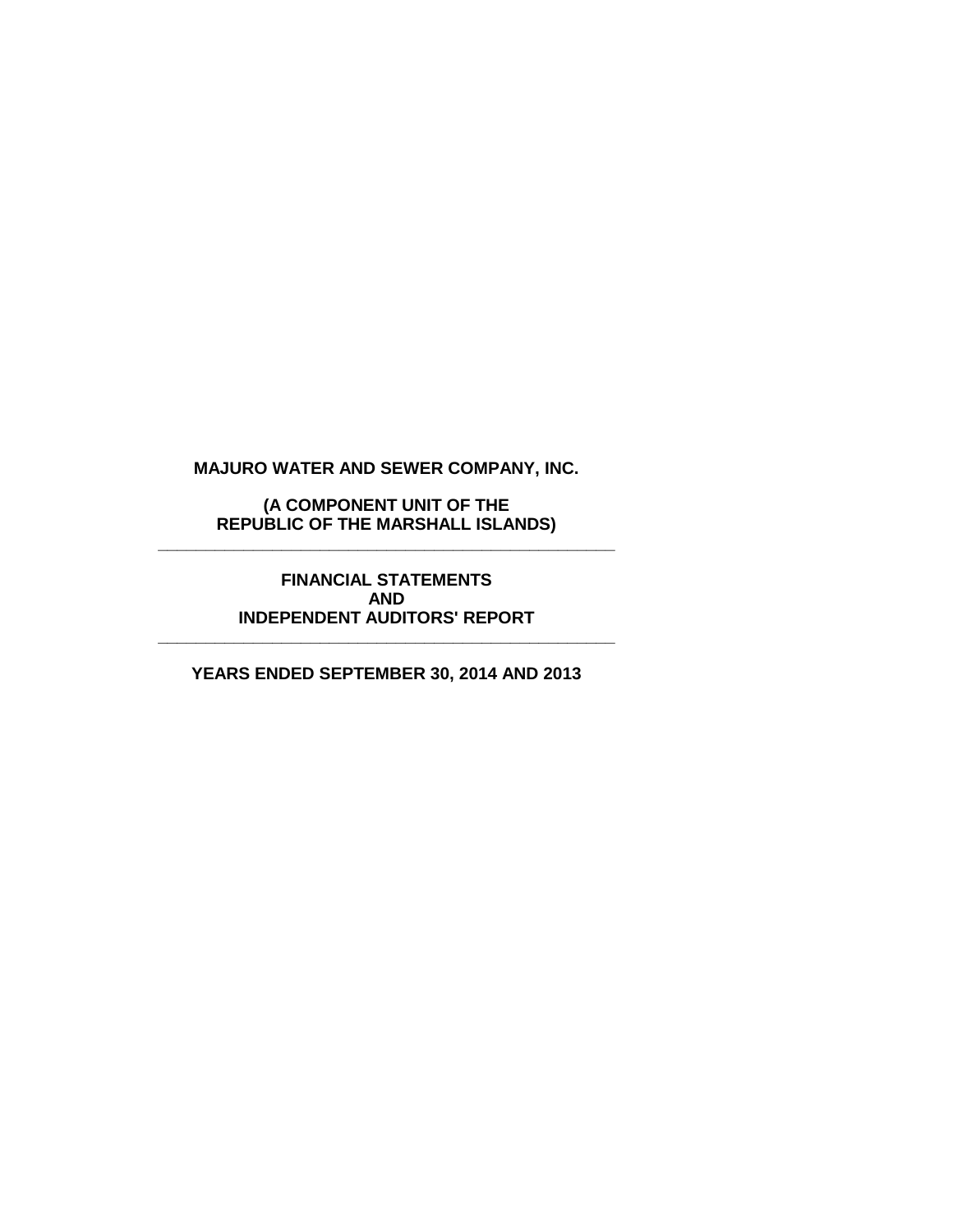### **MAJURO WATER AND SEWER COMPANY, INC. (A COMPONENT UNIT OF THE REPUBLIC OF THE MARSHALL ISLANDS)**

Years Ended September 30, 2014 and 2013 Table of Contents

|      |                                                                                                                                                                                                                             | Page No.           |
|------|-----------------------------------------------------------------------------------------------------------------------------------------------------------------------------------------------------------------------------|--------------------|
| I.   | INDEPENDENT AUDITORS' REPORT                                                                                                                                                                                                | 1                  |
| Ш.   | <b>MANAGEMENT'S DISCUSSION AND ANALYSIS</b>                                                                                                                                                                                 | 3                  |
| III. | <b>FINANCIAL STATEMENTS:</b>                                                                                                                                                                                                |                    |
|      | <b>Statements of Net Position</b><br>Statements of Revenues, Expenses and Changes in Net Position<br><b>Statements of Cash Flows</b><br><b>Notes to Financial Statements</b>                                                | 8<br>9<br>10<br>11 |
| IV.  | INDEPENDENT AUDITORS' REPORT ON COMPLIANCE WITH<br><b>LAWS AND REGULATIONS</b>                                                                                                                                              |                    |
|      | Independent Auditors' Report on Internal Control Over<br>Financial Reporting and on Compliance and Other Matters<br>Based on an Audit of Financial Statements Performed in<br>Accordance with Government Auditing Standards | 18                 |
|      |                                                                                                                                                                                                                             |                    |
|      | Schedule of Findings and Responses                                                                                                                                                                                          | 20                 |
|      | Unresolved Prior Year Findings                                                                                                                                                                                              | 24                 |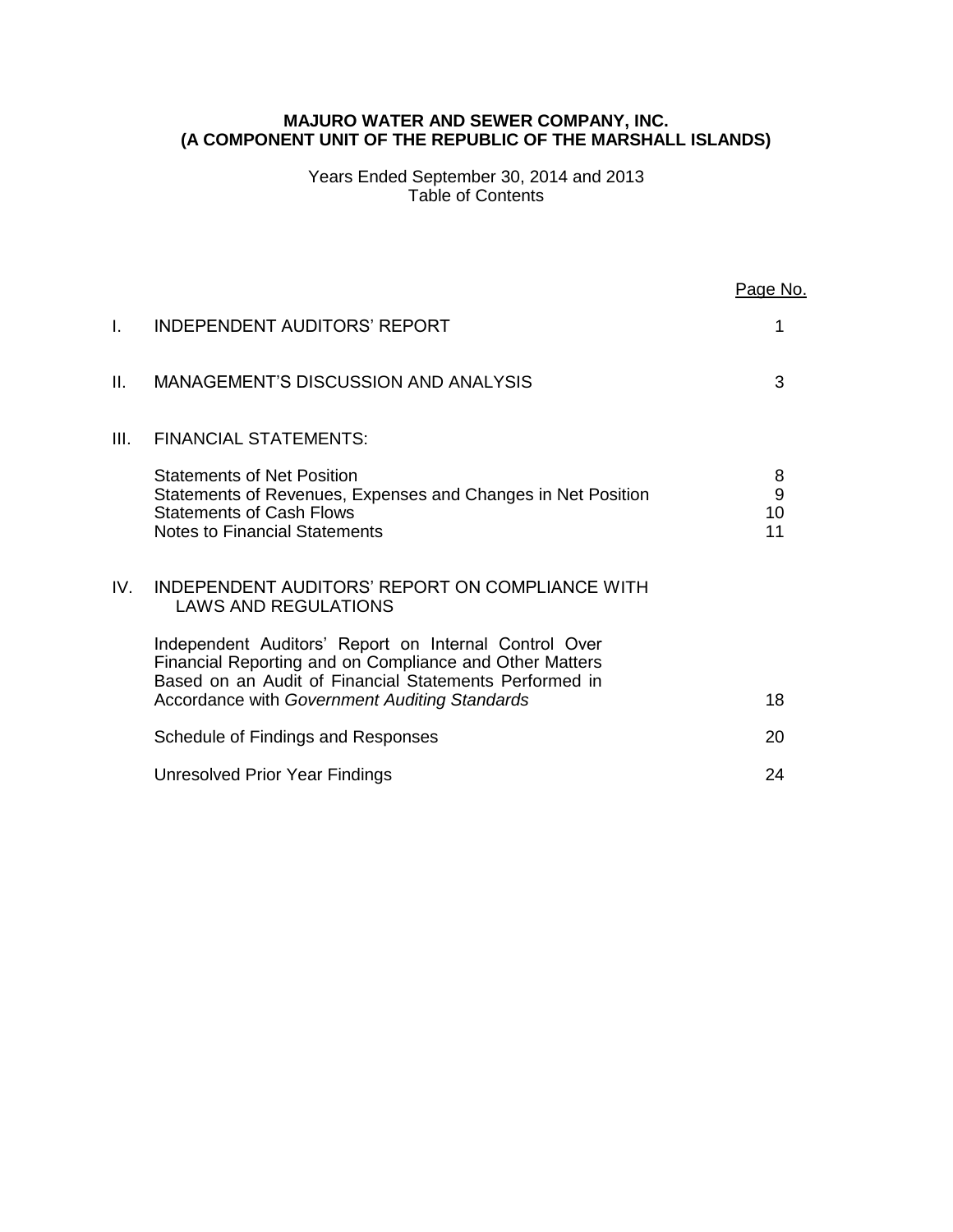

Deloitte & Touche LLP 361 South Marine Corps Drive Tamuning, GU 96913-3911 USA

Tel: (671)646-3884 Fax: (671)649-4932 www.deloitte.com

## **INDEPENDENT AUDITORS' REPORT**

Board of Directors Majuro Water and Sewer Company, Inc.:

### **Report on the Financial Statements**

We have audited the accompanying financial statements of Majuro Water and Sewer Company, Inc. (MWSC), a component unit of the Republic of the Marshall Islands, which comprise the statements of net position as of September 30, 2014 and 2013, and the related statements of revenues, expenses and changes in net position and of cash flows for the years then ended, and the related notes to the financial statements.

### *Management's Responsibility for the Financial Statements*

Management is responsible for the preparation and fair presentation of these financial statements in accordance with accounting principles generally accepted in the United States of America; this includes the design, implementation, and maintenance of internal control relevant to the preparation and fair presentation of financial statements that are free from material misstatement, whether due to fraud or error.

### *Auditors' Responsibility*

Our responsibility is to express an opinion on these financial statements based on our audits. We conducted our audits in accordance with auditing standards generally accepted in the United States of America and the standards applicable to financial audits contained in *Government Auditing Standards,* issued by the Comptroller General of the United States. Those standards require that we plan and perform the audit to obtain reasonable assurance about whether the financial statements are free from material misstatement.

An audit involves performing procedures to obtain audit evidence about the amounts and disclosures in the financial statements. The procedures selected depend on the auditor's judgment, including the assessment of the risks of material misstatement of the financial statements, whether due to fraud or error. In making those risk assessments, the auditor considers internal control relevant to the entity's preparation and fair presentation of the financial statements in order to design audit procedures that are appropriate in the circumstances, but not for the purpose of expressing an opinion on the effectiveness of the entity's internal control. Accordingly, we express no such opinion. An audit also includes evaluating the appropriateness of accounting policies used and the reasonableness of significant accounting estimates made by management, as well as evaluating the overall presentation of the financial statements.

We believe that the audit evidence we have obtained is sufficient and appropriate to provide a basis for our audit opinion.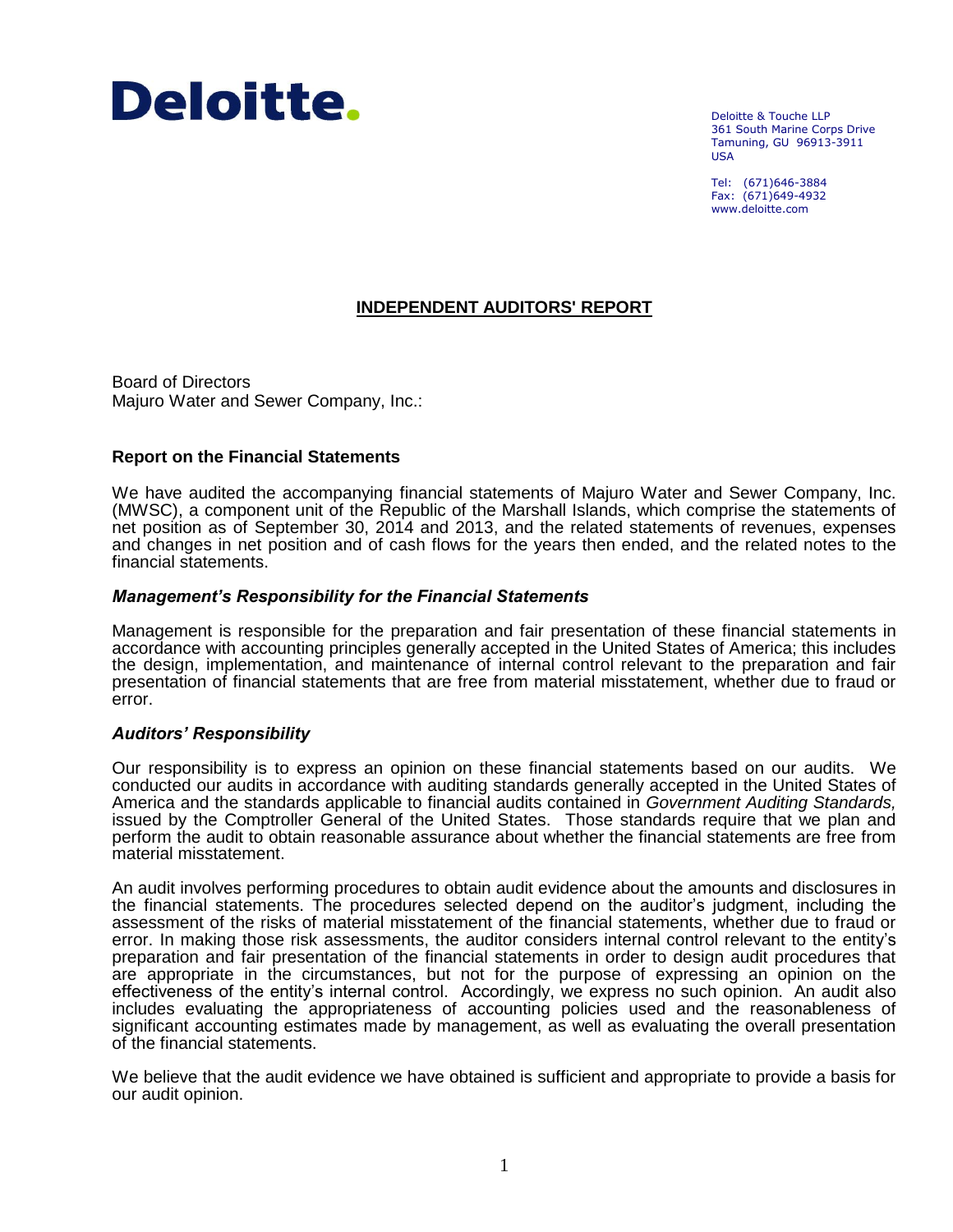## *Opinion*

In our opinion, the financial statements referred to above present fairly, in all material respects, the financial position of Majuro Water and Sewer Company, Inc. as of September 30, 2014 and 2013, and the results of its operations and its cash flows for the years then ended in accordance with accounting principles generally accepted in the United States of America.

## *Other Matters*

### *Required Supplementary Information*

Accounting principles generally accepted in the United States of America require that the Management's Discussion and Analysis on pages 3 through 7 be presented to supplement the financial statements. Such information, although not a part of the financial statements, is required by the Governmental Accounting Standards Board who considers it to be an essential part of financial reporting for placing the financial statements in an appropriate operational, economic, or historical context. We have applied certain limited procedures to the required supplementary information in accordance with auditing standards generally accepted in the United States of America, which consisted of inquiries of management about the methods of preparing the information and comparing the information for consistency with management's responses to our inquiries, the financial statements, and other knowledge we obtained during our audit of the financial statements. We do not express an opinion or provide any assurance on the information because the limited procedures do not provide us with sufficient evidence to express an opinion or provide any assurance.

## **Other Reporting Required by** *Government Auditing Standards*

In accordance with *Government Auditing Standards*, we have also issued our report dated July 7, 2015, on our consideration of MWSCs internal control over financial reporting and on our tests of its compliance with certain provisions of laws, regulations, contracts, and grant agreements and other matters. The purpose of that report is to describe the scope of our testing of internal control over financial reporting and compliance and the results of that testing, and not to provide an opinion on internal control over financial reporting or on compliance. That report is an integral part of an audit performed in accordance with *Government Auditing Standards* in considering MWSC's internal control over financial reporting and compliance.

Leloite Nache LLF

July 7, 2015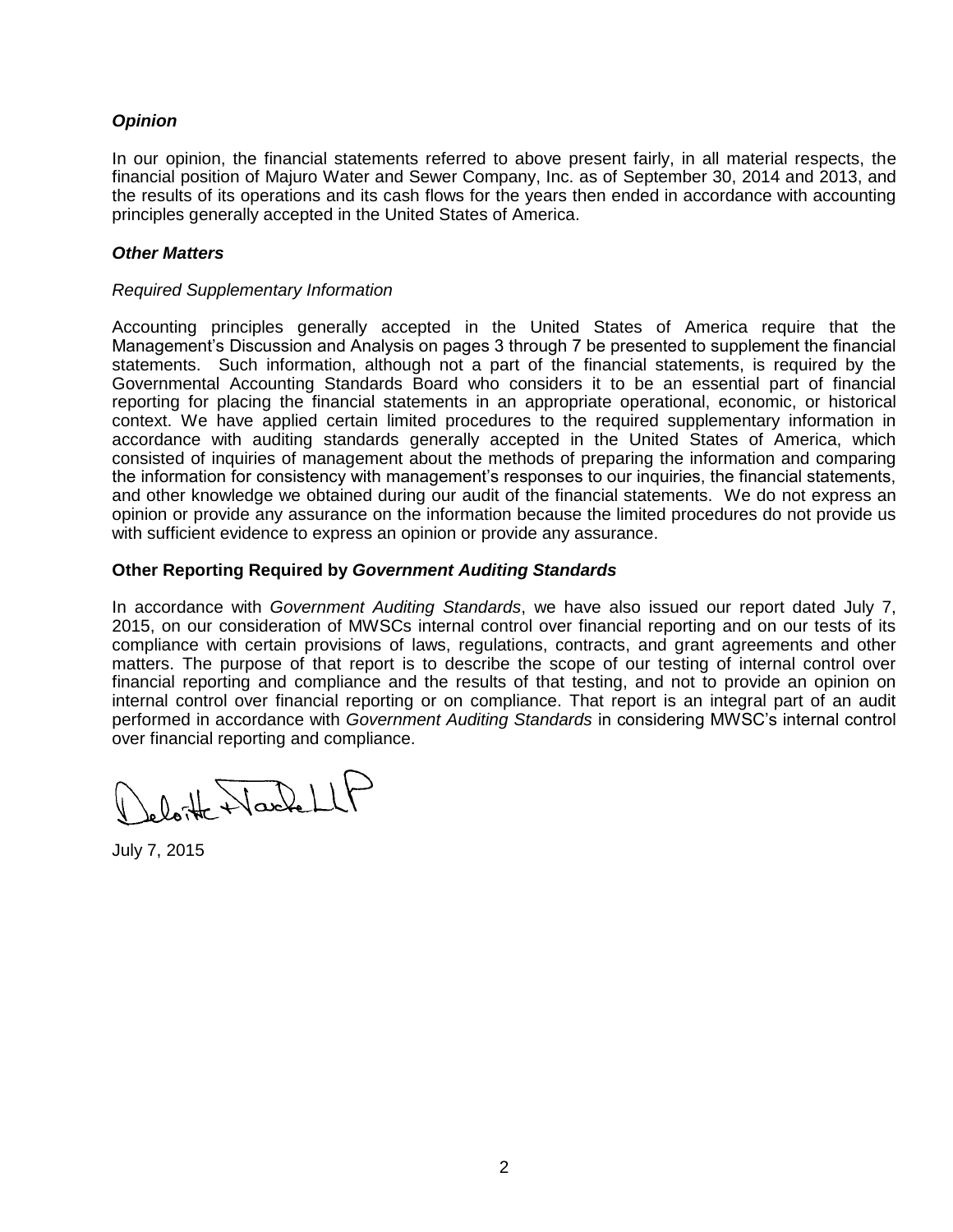Management's Discussion and Analysis Years Ended September 30, 2014 and 2013

This section of the Majuro Water & Sewer Company, Inc. (MWSC) annual financial report presents management's discussion and analysis of MWSC's financial performance during the fiscal year ended 30th September 2014. This discussion has been prepared by management along with the financial statements and related footnote disclosure and should be read in conjunction with them. Management assumes full responsibility for the completeness and reliability of information presented in this report.

## **FINANCIAL HIGHLIGHTS**

MWSC's net position increased by \$379,862 in 2014 compared to a decrease of \$364,196 in 2013. The significant increase was mainly due to an increase in capital assets funded by capital grant contributions.

Total operating revenues decreased by \$191,113 in 2014 compared to an increase in revenue of \$191,691 in 2013. Within the operating revenues, utility billings increased by \$246,229 from \$1,070,636 in 2013 to \$1,316,865 in 2014. Hook-ups and delivery billings decreased by \$134,117 from \$430,865 in 2013 to \$296,748 in 2014. The decrease in revenue is due to the drop in water demand by the fishing vessels. Furthermore, there has been an additional \$467,814 allowance provided for uncollectable accounts in 2014 compared with \$156,398 in 2013.

Operating expenses decreased by \$220,793 from \$1,860,629 in 2013 to \$1,639,836 in 2014. The main contributing factor for the decrease in operating expenses is a decrease in electricity \$29,067, spare parts \$80,554, petroleum and lubricants \$50,741, contractual services \$42,143, repair and maintenance \$11,639, miscellaneous \$47,678 offset by an increase in salaries, wages and benefits \$7,271, depreciation and amortization \$7,099, travel \$1,976, office supplies \$1,145, insurance \$18,994 and communications \$4,544.

The Statement of Cash Flows net decrease in cash was \$20,270 and \$20,801 in 2013 and 2014, respectively. The operating activities of MWSC generated a net cash outflow of \$48,306 in 2014 compared to a net cash outflow of \$79,300 for 2013. The decrease in net cash flows was offset to a degree by net cash provided by capital and related financing activities, which increased in 2014.

### **FINANCIAL ANALYSIS OF MWSC**

The Statement of Net Position and the Statement of Revenues, Expenses and Changes in Net Position provide an indication of MWSC's financial condition. MWSC's net position reflects the difference between assets and liabilities. An increase in net position over time typically indicates an improvement in financial condition.

A Summary of MWSC's Statements of Net Position is presented below:

|                                                   | 2014                 | 2013               | 2012               |
|---------------------------------------------------|----------------------|--------------------|--------------------|
| <b>Current assets</b><br>Capital and other assets | 878,508<br>1,167,321 | 801,104<br>462,912 | 564,245<br>520,526 |
| Total assets                                      | 2,045,829            | 1,264,016          | 1,084,771          |
| <b>Current liabilities</b>                        | 1,733,300            | 1,331,349          | 787,908            |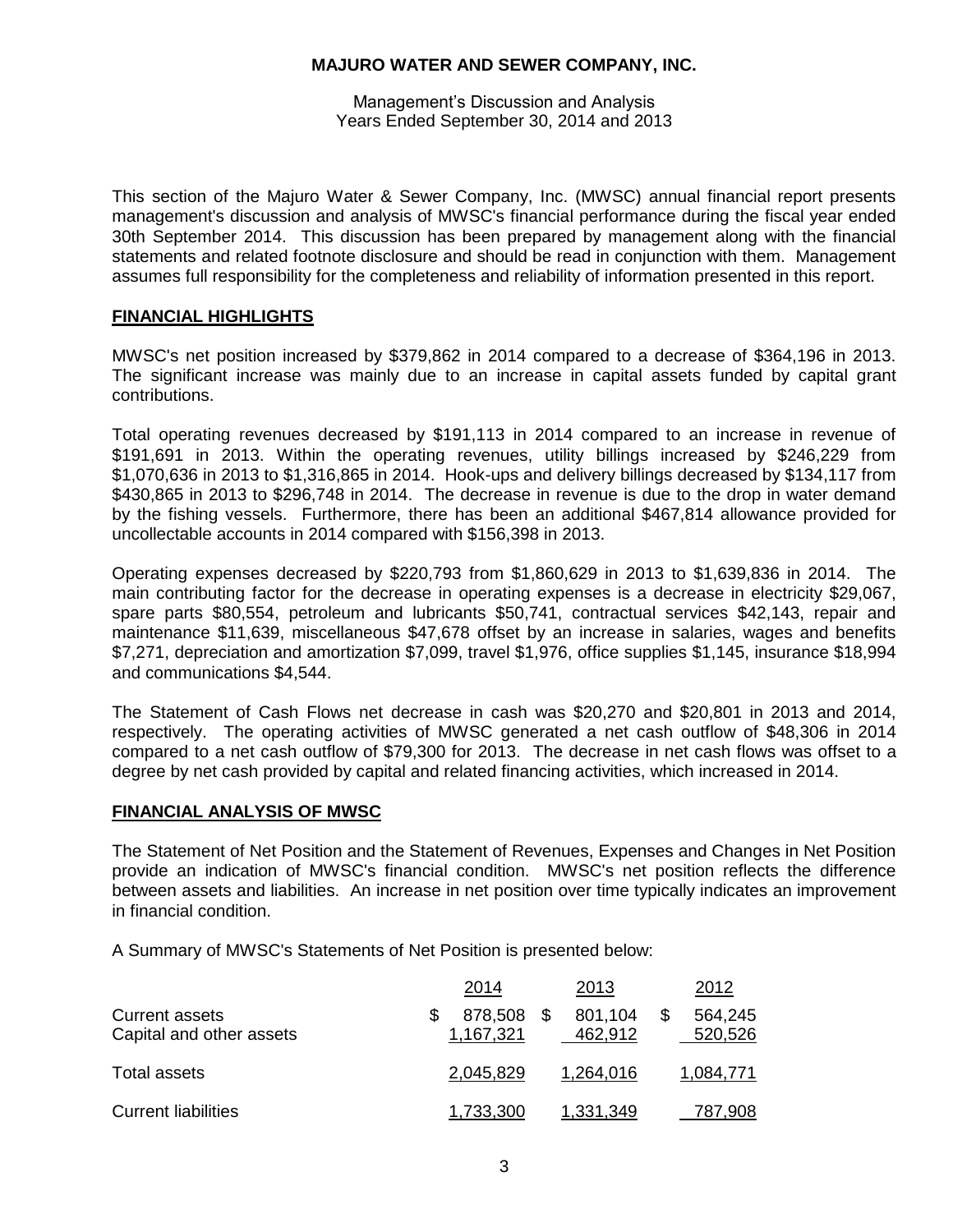Management's Discussion and Analysis Years Ended September 30, 2014 and 2013

| Net position:                    |             |            |            |
|----------------------------------|-------------|------------|------------|
| Net investment in capital assets | 1,167,321   | 354,107    | 370,526    |
| Restricted                       | 177,554     | 226,840    | 223,648    |
| Unrestricted                     | (1,032,346) | (648, 280) | (297, 311) |
| Total net position               | \$312,529   | (67, 333)  | 296.863    |

As indicated above, total assets increased by \$781,813 from \$1,264,016 in 2013 to \$2,045,829 in 2014.

Total liabilities reflect an increase of \$401,951 from \$1,331,349 in 2013 to \$1,733,300 in 2014. The net position increased by \$379,862 from a deficit of \$67,333 in 2013 to \$312,529 in 2014. There were no non-current liabilities at 30th September 2014 or 2013.

A Summary of MWSC's Statements of Revenues, Expenses and Changes in Net Position is presented below:

|                                                           | 2014             | 2013                      | 2012                  |
|-----------------------------------------------------------|------------------|---------------------------|-----------------------|
| Revenues:<br>Operating revenues<br>Non-operating revenues |                  | $$1,157,746$ $$1,348,859$ | \$1,157,168<br>89,099 |
| <b>Total revenues</b>                                     | 1,157,746        | 1,348,859                 | 1,246,267             |
| Expenses:<br>Operating expenses<br>Non-operating expenses | 1,639,836<br>616 | 1,860,629<br>2,426        | 1,562,447<br>6,139    |
| Total expenses                                            | 1,640,452        | 1,863,055                 | 1,568,586             |
| Capital contributions                                     | 862,568          | 150,000                   | 283,468               |
| Change in net position                                    | 379,862<br>\$    | <u>(364,196)</u><br>\$.   | S<br><u>(38,851)</u>  |

The Statement of Revenue, Expenses and Changes in Net Position identifies the various revenue and expense items that impacted the change in net position. As indicated above, MWSC's operating revenue decreased by \$191,113 from \$1,348,859 in 2013 to \$1,157,746 in 2014. A decrease in revenue for 2014 consists of hook-up and delivery billings that decreased by \$134,117 and an increase in bad debts expense of \$311,416.

Non-operating revenues represent operating subsidies and grants received. RepMar discontinued financial support to assist MWSC with the payment of the monthly electricity bills owed to MEC. The subsidy of \$300,000 received from RepMar in 2014 for Capital Improvement Projects to acquire spare parts. The grant received from Secretariat of the Pacific Regional Environment Programme (SPREP) in 2014 of \$562,568 for the Relining of Airport Reservoirs No. 3, 4 and 5.

The graph below shows the major components of operating revenues for 2014 compared with the years 2008 through 2013.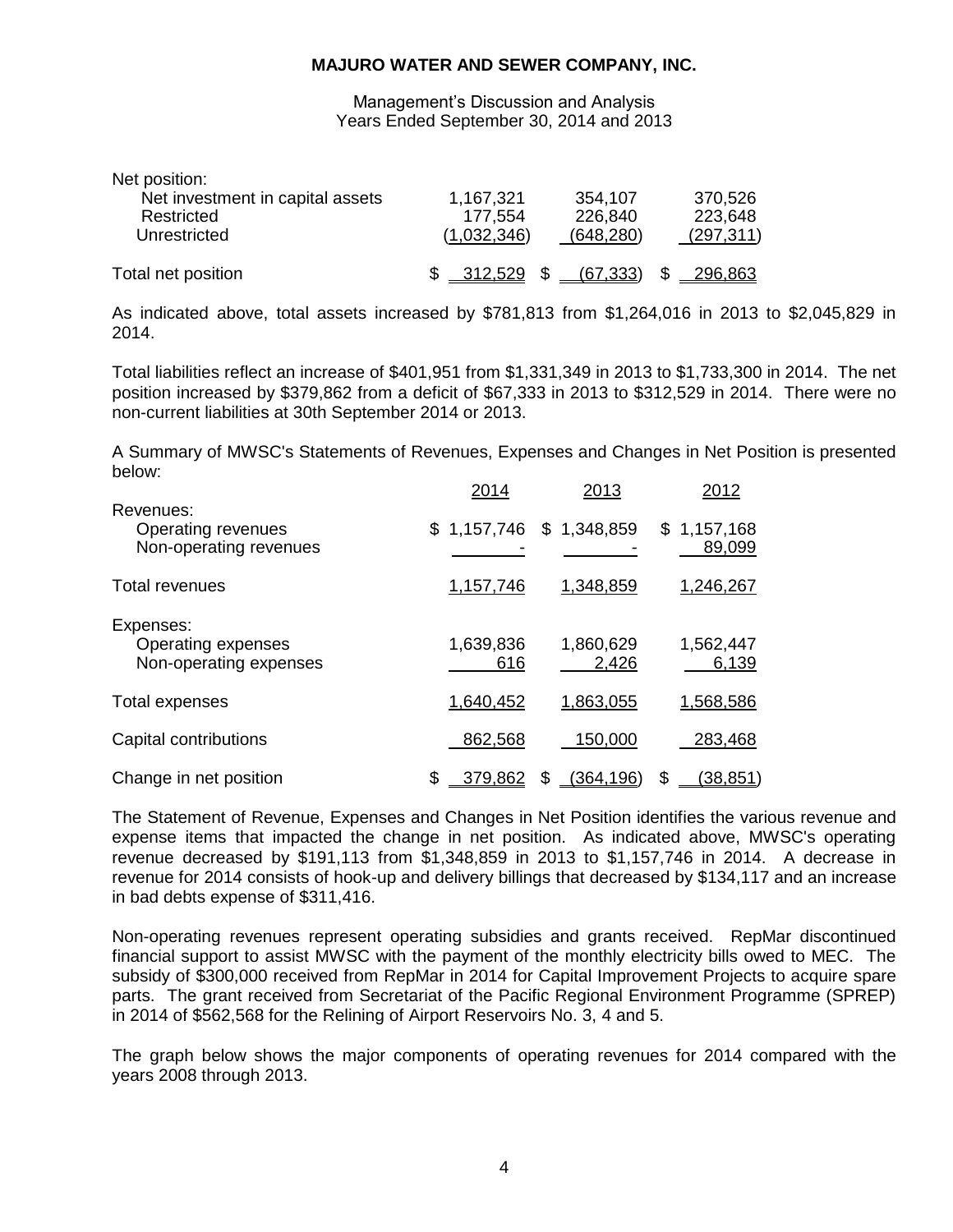

Management's Discussion and Analysis Years Ended September 30, 2014 and 2013

Operating expenses decreased by \$220,793 to \$1,639,836 in 2014 from \$1,860,629 in 2013. The graph below shows the major components of operating expenses for 2014 compared with the years 2008 to 2013.



Management's Discussion and Analysis for the ended September 30, 2013 is set forth in MWSC's report on the audit of financial statements, which is dated September 8, 2014. Such Management's Discussion and Analysis explains the major factors impacting the 2013 financial statements and can be obtained from MWSC's General Manager via the contact information on page 7.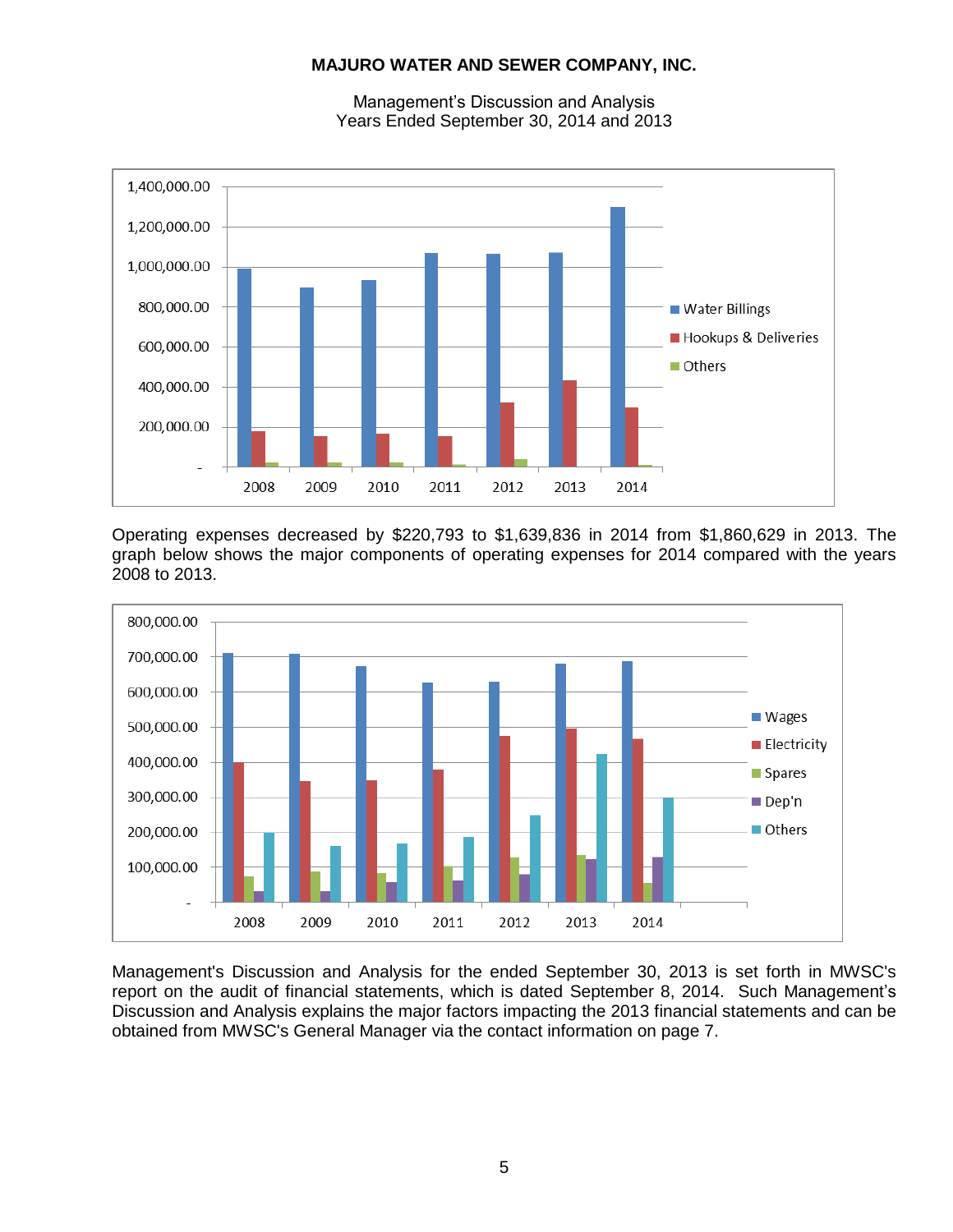### Management's Discussion and Analysis Years Ended September 30, 2014 and 2013

## **CAPITAL ASSETS**

Net capital assets increased by \$813,214 in 2014 as a result of the acquisition of vehicle for a total cost of \$24,400, machinery and equipment of \$169,102, office equipment \$14,698 and building and leasehold improvement of \$735,052 less total depreciation for the year of \$130,038. A Summary of MWSC's capital assets is presented below:

|                                                                                                    |   | 2014                                     | 2013                                         | 2012                                           |
|----------------------------------------------------------------------------------------------------|---|------------------------------------------|----------------------------------------------|------------------------------------------------|
| Motor vehicle<br>Machinery and equipment<br>Office equipment<br>Building and leasehold improvement | S | 188,945<br>579,260<br>172,534<br>831,039 | 164,545<br>S<br>410,158<br>157,836<br>95,987 | 153,724<br>\$.<br>356,567<br>115,728<br>95,987 |
| Less accumulated depreciation                                                                      |   | 1,771,778<br>(604, 457)                  | 828,526<br>(474, 419)                        | 722,006<br>(351, 480)                          |
|                                                                                                    |   | \$1,167,321                              | \$354,107                                    | \$370,526                                      |

MWSC received capital contributions of \$862,568 in 2014. The contribution of \$300,000 from RepMar to acquire spare parts and \$562,568 from The Secretariat of the Pacific Regional Environment Programme for the Relining of the Airport Reservoir. Please refer to note 4 to the financial statements for additional information on MWSC's capital assets.

## **FUTURE OUTLOOK ON SUSTAINABILITY**

Future sustainability for Majuro Water & Sewer Company will require four major changes:

1. Increase in our customer base. Currently we have some 750 water customers and 1750 sewer customers out of a possible 3000. Increasing our customer base without having to major expansions to our assets will mean a significant increase in revenue without a proportional increase in operating costs.

Encouraging new customers will require a concerted long term community awareness and education program to have them understand the value and benefits of connecting to our water and sewer system.

- 2. Renovate and repair our water, sewer and saltwater assets to improve reliability, and consequently, service to our customers. Without these improvements to standby, reliability of operations and monitoring to understand our business performance better the risks of failure of service are too high.
- 3. Tariff reform to recognize the cost of operating the business and to recognize inflation since the last tariff adjustment some 11 years ago.
- 4. Initiate survey of all services provided.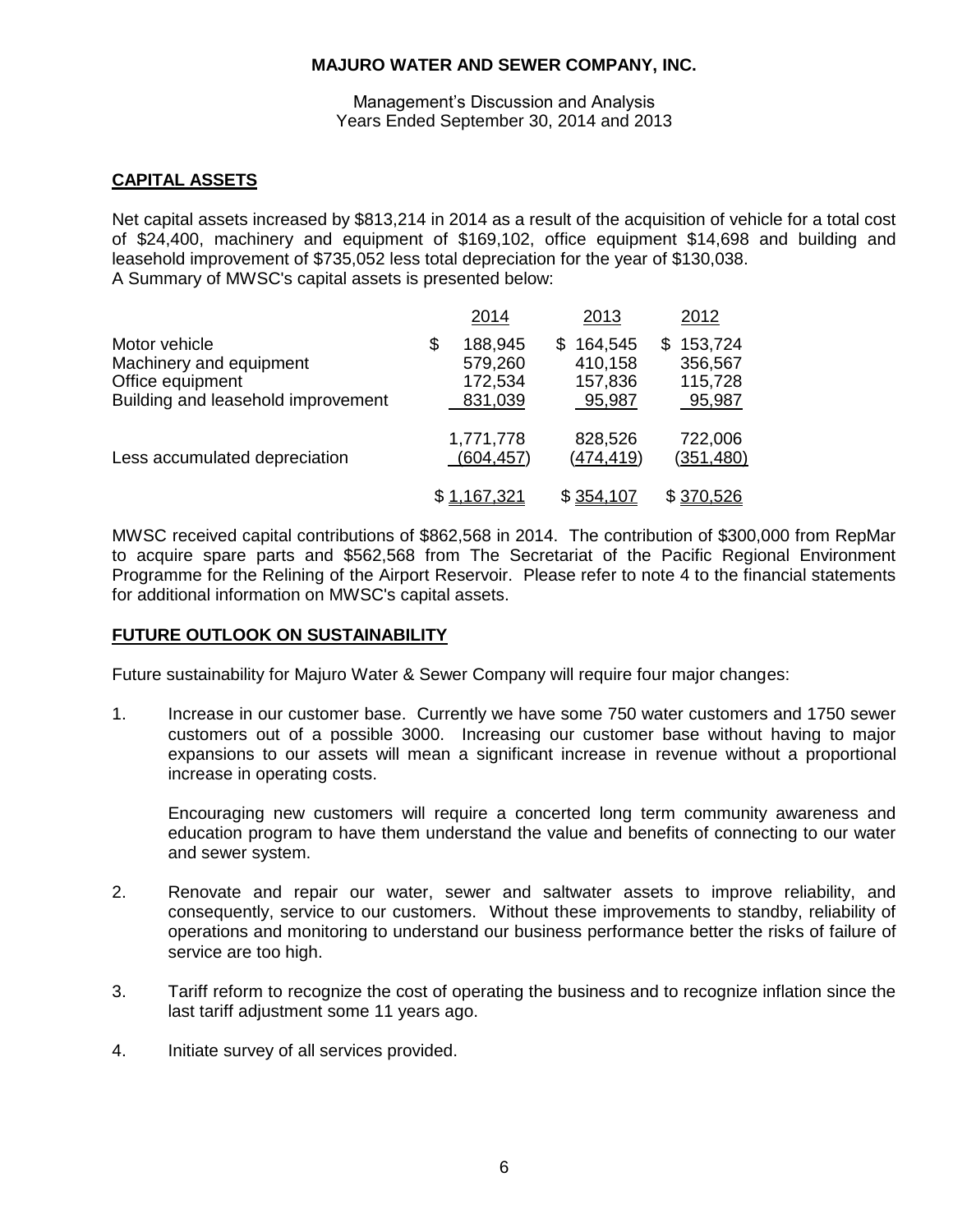Management's Discussion and Analysis Years Ended September 30, 2014 and 2013

## **MWSC'S FOCUS IN THE COMING FISCAL YEAR**

MWSC's focus in the coming year will be four fold:

- 1. Develop a long term (20 years) strategic plan for the business, along with a 5 year development plan in compliance with the commitments of the National Strategic Plan.
- 2. Obtain funding and initiate works for replacement of the existing sewage ocean outfall.
- 3. Establish the most appropriate arrangements to ensure water security for Majuro and initiate plans for the required facilities to source funding for the works.
- 4. Renovate and repair existing water, sewer and saltwater assets, providing funding is made available.

## **ADDITIONAL FINANCE INFORMATION**

The discussion and analysis is designed to provide MWSC's customers and other stake holders with an overview of MWSC's financial operations and financial condition. Should the reader have questions regarding the information included in this report or wish to request additional financial information, please contact the Majuro Water and Sewer Company, Inc., Manager at P.O Box 1751, Majuro, MH 96960.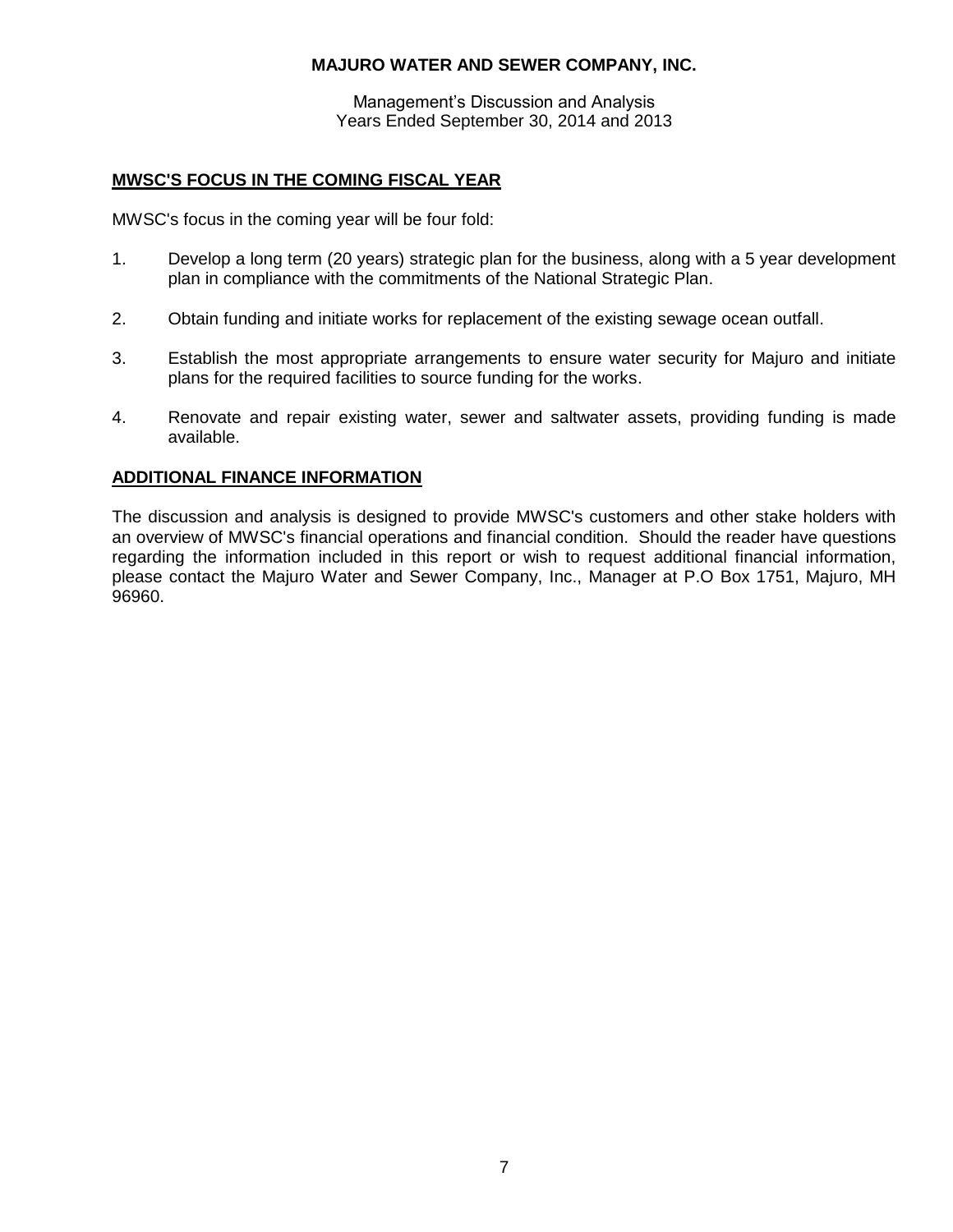### Statements of Net Position September 30, 2014 and 2013

| <b>ASSETS</b>                                   | 2014               | 2013          |
|-------------------------------------------------|--------------------|---------------|
| Current assets:<br>Cash                         | \$<br>149,432 \$   | 170,233       |
| Receivables:                                    |                    |               |
| Utility                                         | 1,429,103          | 1,184,306     |
| <b>Affiliates</b>                               | 550,726            | 289,276       |
| Other                                           | 47,218             | 28,488        |
|                                                 | 2,027,047          | 1,502,070     |
| Less allowance for doubtful accounts            | (1,571,545)        | (1, 103, 731) |
|                                                 | 455,502            | 398,339       |
| Inventory                                       | 246,701            | 214,659       |
| Prepaid expenses                                | 26,873             | 17,873        |
| Total current assets                            | 878,508            | 801,104       |
| Deposit on equipment                            |                    | 108,805       |
| Capital assets, net                             | 1,167,321          | 354,107       |
|                                                 | \$<br>2,045,829 \$ | 1,264,016     |
| LIABILITIES AND NET POSITION                    |                    |               |
|                                                 |                    |               |
| <b>Current liabilities:</b><br>Accounts payable | \$<br>128,019 \$   | 59,062        |
| Payable to affiliates                           | 1,523,427          | 1,218,371     |
| Other accrued liabilities                       | 81,854             | 53,916        |
| <b>Total current liabilities</b>                | 1,733,300          | 1,331,349     |
| Commitment and contingency                      |                    |               |
| Net position:                                   |                    |               |
| Net investment in capital assets                | 1,167,321          | 354,107       |
| Restricted                                      | 177,554            | 226,840       |
| Unrestricted                                    | (1,032,346)        | (648, 280)    |
| Total net position                              | 312,529            | (67, 333)     |
|                                                 | \$<br>2,045,829 \$ | 1,264,016     |
| See accompanying notes to financial statements. |                    |               |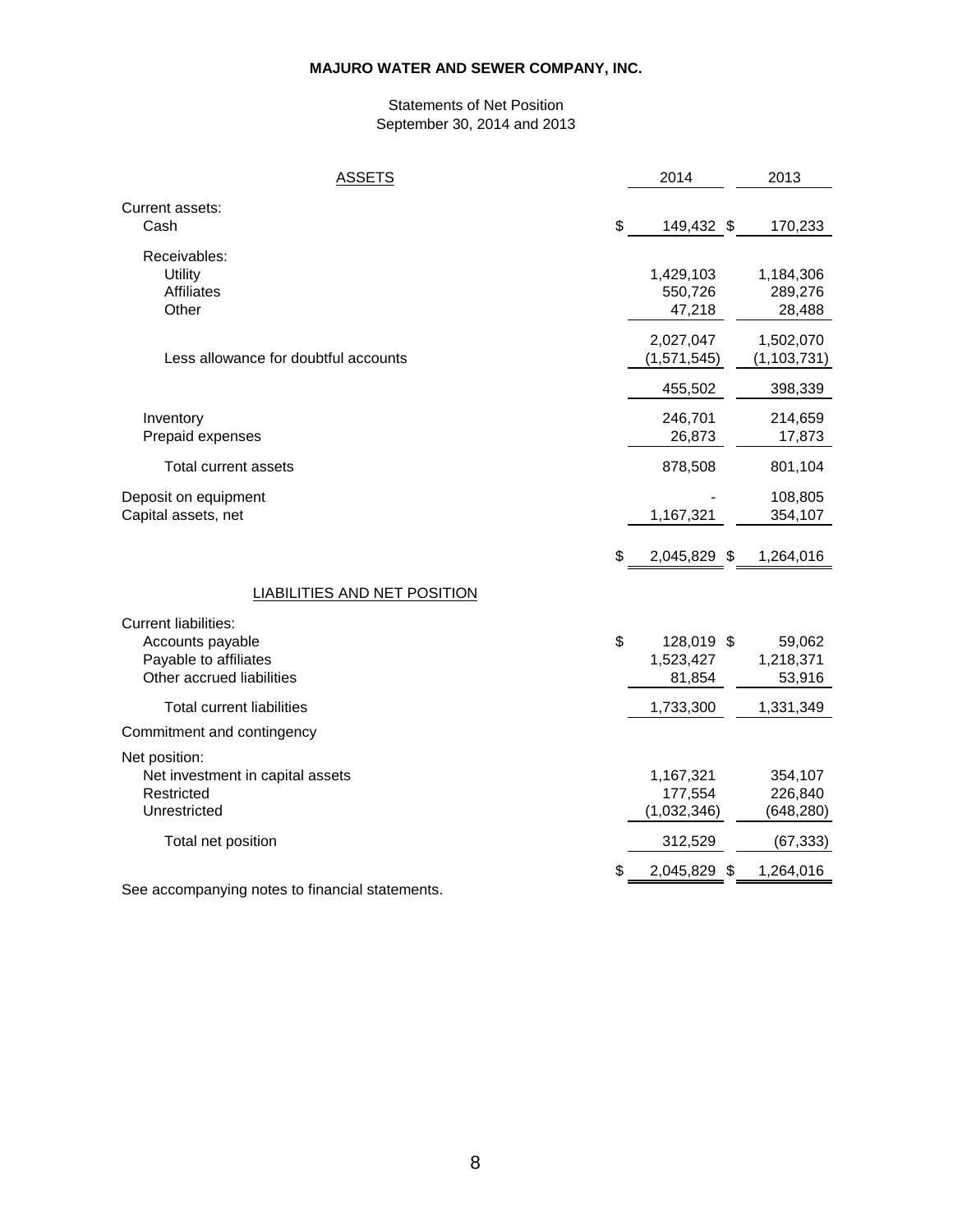### Statements of Revenues, Expenses and Changes in Net Position Years Ended September 30, 2014 and 2013

|                                                                                                                                                                                                                                                                                            | 2014                                                                                                                    | 2013                                                                                                                       |
|--------------------------------------------------------------------------------------------------------------------------------------------------------------------------------------------------------------------------------------------------------------------------------------------|-------------------------------------------------------------------------------------------------------------------------|----------------------------------------------------------------------------------------------------------------------------|
| Operating revenues:<br>\$<br>Utility billings<br>Hook-up and deliveries<br>Other                                                                                                                                                                                                           | 1,316,865 \$<br>296,748<br>11,947                                                                                       | 1,070,636<br>430,865<br>3,756                                                                                              |
| Total operating revenues<br>Less uncollectable accounts                                                                                                                                                                                                                                    | 1,625,560<br>(467, 814)                                                                                                 | 1,505,257<br>(156, 398)                                                                                                    |
| Total net operating revenues                                                                                                                                                                                                                                                               | 1,157,746                                                                                                               | 1,348,859                                                                                                                  |
| Operating expenses:<br>Salaries, wages and benefits<br>Electricity<br>Depreciation and amortization<br>Spare parts<br>Petroleum, oil and lubricants<br>Insurance<br>Travel<br><b>Contractual services</b><br>Office supplies<br>Communications<br>Repairs and maintenance<br>Miscellaneous | 688,487<br>467,874<br>130,038<br>55,251<br>51,760<br>41,261<br>40,830<br>29,265<br>26,497<br>22,466<br>14,201<br>71,906 | 681,216<br>496,941<br>122,939<br>135,805<br>102,501<br>22,267<br>38,854<br>71,408<br>25,352<br>17,922<br>25,840<br>119,584 |
| Total operating expenses                                                                                                                                                                                                                                                                   | 1,639,836                                                                                                               | 1,860,629                                                                                                                  |
| <b>Operating loss</b>                                                                                                                                                                                                                                                                      | (482,090)                                                                                                               | (511, 770)                                                                                                                 |
| Nonoperating expenses:<br>Penalties and interest                                                                                                                                                                                                                                           | (616)                                                                                                                   | (2, 426)                                                                                                                   |
| Capital contributions:<br>Republic of the Marshall Islands<br>Secretariat of the Pacific Regional Environment Programme                                                                                                                                                                    | 300,000<br>562,568                                                                                                      | 150,000                                                                                                                    |
|                                                                                                                                                                                                                                                                                            | 862,568                                                                                                                 | 150,000                                                                                                                    |
| Change in net position                                                                                                                                                                                                                                                                     | 379,862                                                                                                                 | (364, 196)                                                                                                                 |
| Net position at beginning of year                                                                                                                                                                                                                                                          | (67, 333)                                                                                                               | 296,863                                                                                                                    |
| \$<br>Net position at end of year                                                                                                                                                                                                                                                          | 312,529 \$                                                                                                              | (67, 333)                                                                                                                  |
| فمفو المامرة والمسافي والمستحقق والمسارية ومستحدث                                                                                                                                                                                                                                          |                                                                                                                         |                                                                                                                            |

See accompanying notes to financial statements.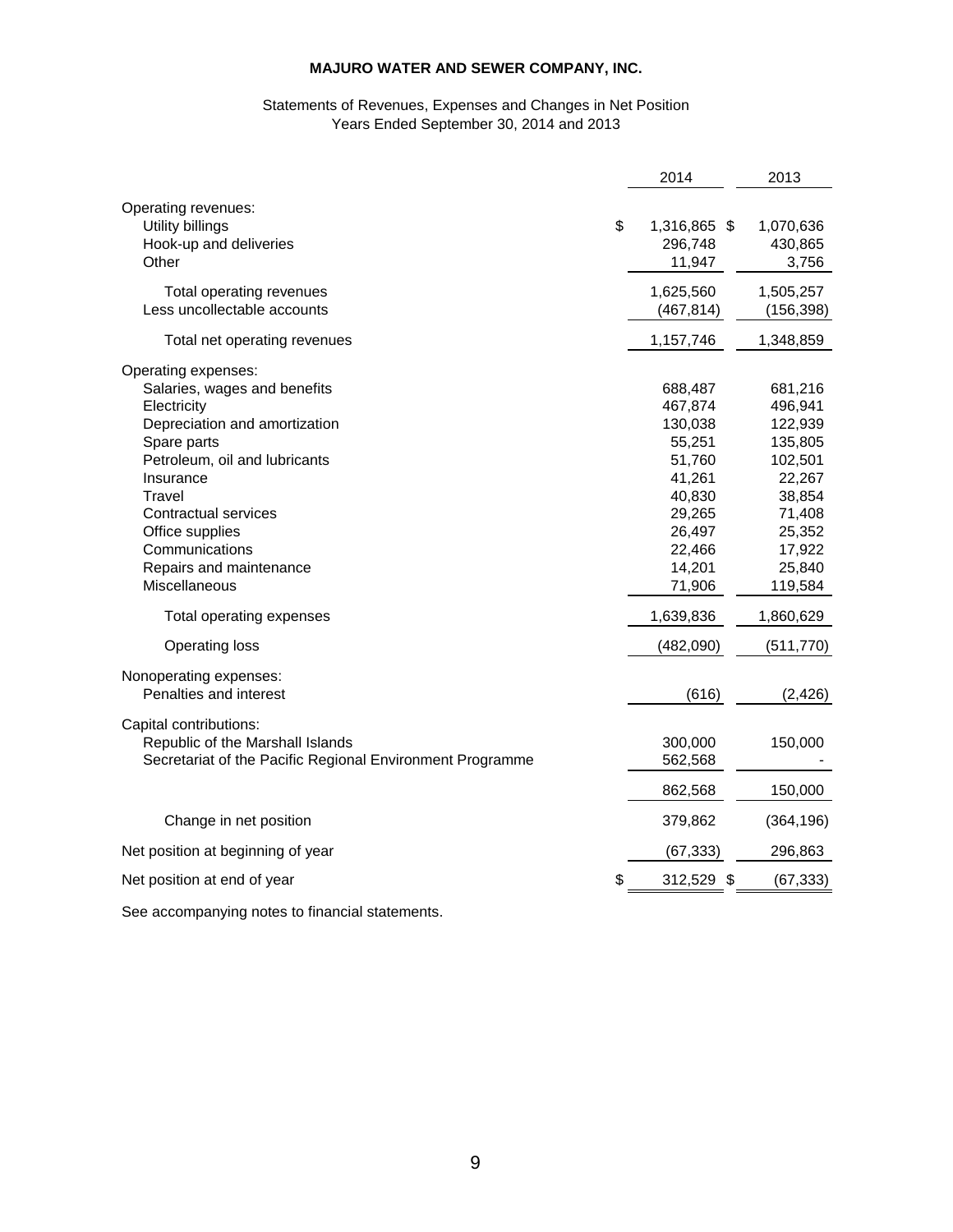## Statements of Cash Flows Years Ended September 30, 2014 and 2013

|                                                                                                                                                                                        | 2014                                                         | 2013                                                     |
|----------------------------------------------------------------------------------------------------------------------------------------------------------------------------------------|--------------------------------------------------------------|----------------------------------------------------------|
| Cash flows from operating activities:<br>Cash received from customers<br>Cash payments to suppliers for goods and services<br>Cash payments to employees for services                  | \$<br>1,100,583 \$<br>(458, 128)<br>(690, 761)               | 1,107,618<br>(597, 699)<br>(589, 219)                    |
| Net cash used for operating activities                                                                                                                                                 | (48, 306)                                                    | (79, 300)                                                |
| Cash flows from noncapital financing activities:<br>Penalties and interest paid                                                                                                        | (616)                                                        | (2, 426)                                                 |
| Cash flows from capital and related financing activities:<br>Capital contributions received<br>Acquisition of capital assets<br>Proceeds from sale of capital assets                   | 862,568<br>(834, 447)                                        | 134,260<br>(82, 804)<br>10,000                           |
| Net cash provided by capital and related financing activities                                                                                                                          | 28,121                                                       | 61,456                                                   |
| Net change in cash                                                                                                                                                                     | (20, 801)                                                    | (20, 270)                                                |
| Cash at beginning of year                                                                                                                                                              | 170,233                                                      | 190,503                                                  |
| Cash at end of year                                                                                                                                                                    | \$<br>149,432 \$                                             | 170,233                                                  |
| Reconciliation of operating loss to net cash used for operating activities:<br>Operating loss<br>Adjustments to reconcile operating loss to net cash used for<br>operating activities: | \$<br>$(482,090)$ \$                                         | (511, 770)                                               |
| Depreciation and amortization<br><b>Bad debts</b><br>(Increase) decrease in assets:<br>Receivables:                                                                                    | 130,038<br>467,814                                           | 122,939<br>156,398                                       |
| Utility<br><b>Affiliates</b><br>Other<br>Inventory<br>Prepaid expenses<br>Increase (decrease) in liabilities:                                                                          | (244, 797)<br>(261, 450)<br>(18, 730)<br>(32,042)<br>(9,000) | (290, 325)<br>(108, 624)<br>1,310<br>(3, 153)<br>(5,256) |
| Accounts payable<br>Payable to affiliates<br>Other accrued liabilities                                                                                                                 | 68,957<br>335,268<br>(2, 274)                                | (11, 346)<br>553,787<br>16,740                           |
| Net cash used for operating activities                                                                                                                                                 | \$<br>$(48,306)$ \$                                          | (79, 300)                                                |
| Summary of noncash financing activities:<br>Sale of capital assets<br>Increase in receivables                                                                                          | \$<br>\$                                                     | 7,479<br>(7, 479)                                        |
|                                                                                                                                                                                        | \$                                                           |                                                          |
|                                                                                                                                                                                        |                                                              |                                                          |

See accompanying notes to financial statements.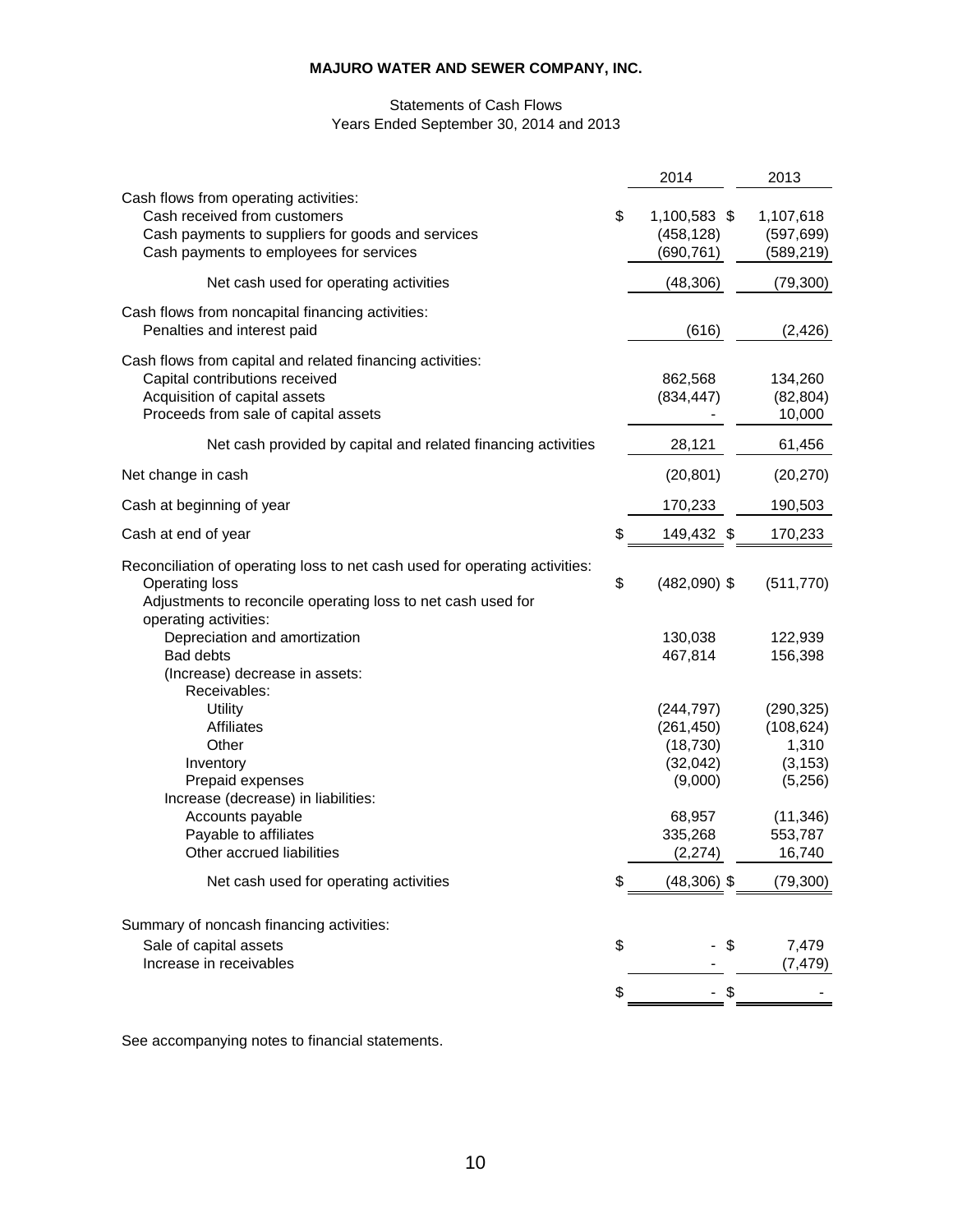Notes to Financial Statements September 30, 2014 and 2013

### (1) Organization

Majuro Water and Sewer Company, Inc. (MWSC) was granted a corporate charter by the Cabinet of the Republic of the Marshall Islands (RepMar) on January 26, 1989. MWSC's principal lines of business are predominantly the collection and distribution of fresh water and wastewater. The principal markets for the collection and distribution of fresh water and wastewater are government agencies, businesses and residential customers located on the atoll of Majuro.

An exclusive franchise to construct, maintain and operate the fresh water, waste water and sewer system within Majuro Atoll was granted to MWSC by RepMar on March 9, 1989. Simultaneously, RepMar leased to MWSC, at no cost, the Majuro Atoll fresh water, waste water and sewer system. The term of both the lease and the franchise was for a ten year period commencing on March 9, 1989, and was to continue thereafter unless terminated by either party six months after written notice to the other.

On February 19, 2003, RepMar and MWSC entered into a Water and Sewer Franchise Agreement (the Agreement) to provide water and sewer service to the atoll of Majuro. The Agreement incorporates a lease agreement for MWSC to lease from RepMar the water and sewer system for a period of ten years at a rate of \$100,000 per annum, commencing three years after the lease is in effect (February 19, 2006). The Agreement also forgave loans related to the construction of the water and sewer system and transferred the water system infrastructure to RepMar. RepMar and MWSC elected to record the forgiveness of these loans, and the related transfer of the water and sewer system asset from MWSC to RepMar, during the year ended September 30, 2002.

MWSC's financial statements are incorporated into the financial statements of RepMar as a component unit.

(2) Summary of Significant Accounting Policies

GASB Statement No. 34, *Basic Financial Statements - and Management's Discussion and Analysis - for State and Local Governments*, which was subsequently amended by GASB Statement No. 37, *Basic Financial Statements - and Management's Discussion and Analysis - for State and Local Governments: Omnibus*, and modified by GASB Statement No. 38, *Certain Financial Statement Note Disclosures*, establishes financial reporting standards for governmental entities which require that management's discussion and analysis of the financial activities be included with the basic financial statements and notes and modifies certain other financial statement disclosure requirements.

To conform to the requirements of GASB Statement 34, equity is presented in the following net position categories:

- Net investment in capital assets; capital assets, net of accumulated depreciation, plus construction or improvement of those assets.
- Restricted net position resources in which MWSC is legally or contractually obligated to spend resources in accordance with restrictions either externally imposed by creditors, grantors, contributors, and the like, or imposed by law.
- Unrestricted; net position that is not subject to externally imposed stipulations. Unrestricted net position may be designated for specific purposes by action of management or the Board of Directors or may otherwise be limited by contractual agreements with outside parties.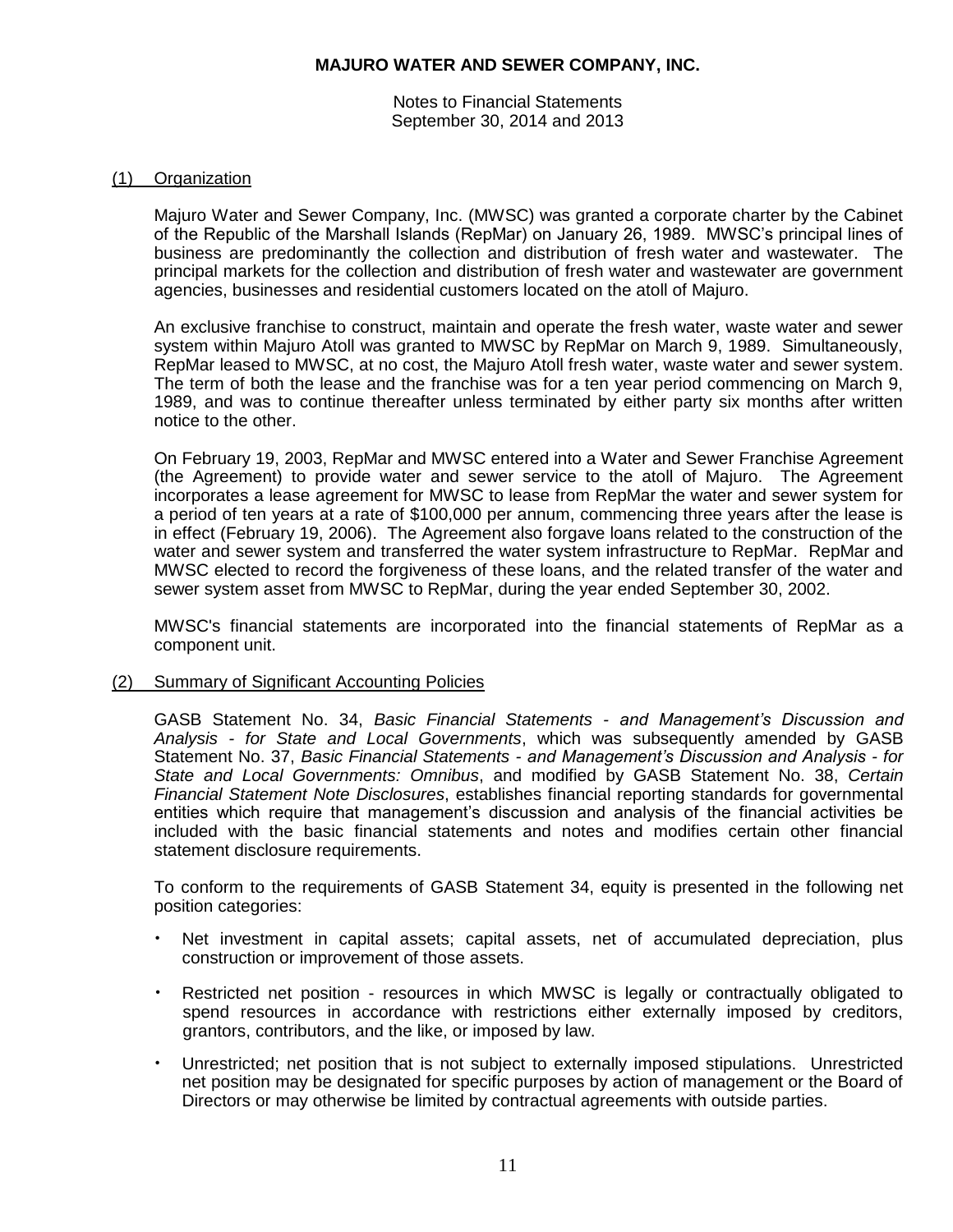Notes to Financial Statements September 30, 2014 and 2013

### (2) Summary of Significant Accounting Policies, Continued

#### **Estimates**

The preparation of financial statements in conformity with accounting principles generally accepted in the United States of America requires management to make estimates and assumptions that affect the reported amounts of assets and liabilities and disclosure of contingent assets and liabilities at the date of the financial statements and the reported amounts of revenues and expenses during the reporting period. Actual results could differ from those estimates.

#### Basis of Accounting

Proprietary funds are accounted for on a flow of economic resources measurement focus. With this measurement focus, all assets and liabilities associated with the operation of the fund are included in the statements of net position. Proprietary fund operating statements present increases and decreases in net position. The accrual basis of accounting is utilized by proprietary funds. Under this method, revenues are recorded when earned and expenses are recorded at the time liabilities are incurred. MWSC considers utility revenues and costs that are directly related to utility operations to be operating revenues and expenses. Revenues and expenses related to financing and other activities are reflected as nonoperating.

#### Cash

Custodial credit risk is the risk that in the event of a bank failure, MWSC's deposits may not be returned to it. Such deposits are not covered by depositor insurance and are either uncollateralized or collateralized with securities held by the pledging financial institution or held by the pledging financial institution but not in the depositor-government's name. MWSC does not have a deposit policy for custodial credit risk.

For purposes of the statements of net position and cash flows, cash is defined as cash on hand and cash held in demand accounts. As of September 30, 2014 and 2013, cash was \$149,432 and \$170,233, respectively, and the corresponding bank balances were \$179,149 and \$175,169, respectively, of which \$161,657 and \$158,974, respectively, were maintained in a financial institution subject to Federal Deposit Insurance Corporation (FDIC) insurance. As of September 30, 2014 and 2013, bank deposits in the amount of \$161,657 and \$158,974, respectively, were FDIC insured. MWSC does not require collateralization of its cash deposits; therefore, deposit levels in excess of FDIC coverage are uncollateralized. Accordingly, these deposits were exposed to custodial credit risk.

### Receivables

All receivables are due from government agencies, businesses and individuals located within the Republic of the Marshall Islands and are interest free and uncollateralized. The allowance for doubtful accounts is stated at an amount which management believes will be adequate to absorb possible losses on accounts receivable that may become uncollectible based on evaluations of the collectibility of these accounts and prior collection experience. The allowance is established through a provision for bad debts charged to expense.

#### Inventory

Inventory is valued at the lower of cost (first-in, first-out) or market (net realizable value).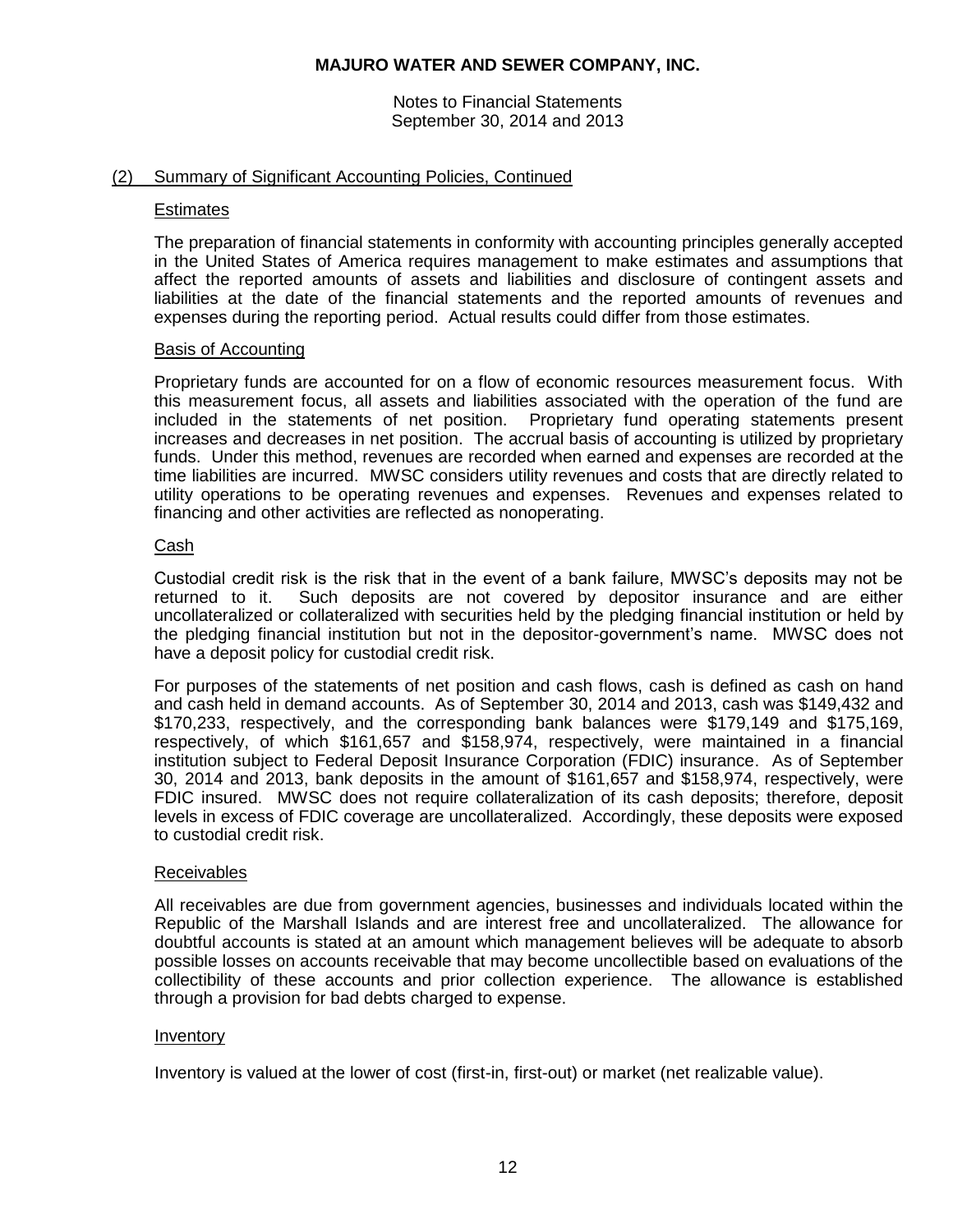Notes to Financial Statements September 30, 2014 and 2013

### (2) Summary of Significant Accounting Policies, Continued

#### Plant and Equipment

Plant and equipment are stated at cost. Depreciation of plant and equipment and amortization of leasehold improvements are calculated on the straight-line method based on the estimated useful lives of the respective assets. Individual items with a cost of \$500 and an expected useful life of three years or longer are capitalized. The estimated useful lives of these assets are as follows:

| <b>Vehicles</b>                      | $2 - 4$ years |
|--------------------------------------|---------------|
| Office equipment                     | $3 - 8$ years |
| Buildings and leasehold improvements | 4 years       |
| Machinery and equipment              | 5 - 10 years  |

#### Deferred Outflows of Resources

In addition to assets, the statement of net position will sometimes report a separate section for deferred outflows of resources. This separate financial statement element, deferred outflows of resources represents a consumption of net position that applies to a future period and so will not be recognized as an outflow of resources (deduction of net position) until then. MWSC has no items that qualify for reporting in this category.

#### Deferred Inflows of Resources

In addition to liabilities, the statement of net position will sometimes report a separate section for deferred inflows of resources. This separate financial statement element, deferred inflows of resources represents an acquisition of net position that applies to a future period and so will not be recognized as an inflow of resources (additions to net position) until then. MWSC has no items that qualify for reporting in this category.

#### Taxes

Corporate profits are not subject to income tax in the Republic of the Marshall Islands. The Government of the Republic of the Marshall Islands imposes a gross revenue tax of 3% on revenues. Pursuant to the Income Tax Act of 1989, as amended, sales of water and sewer services by public utility companies are exempt from gross revenue tax. Accordingly, MWSC is exempt from this tax relating to gross revenue from sales of water and sewer services.

#### Revenue Recognition

Sales of water are recorded as billed to customers on a monthly billing cycle basis with customer water meters being read at the end of each month. Revenue is recognized in the period the meters are read. Wastewater treatment is billed at a flat rate of \$12 per month for residential accounts and \$9 per pan for commercial and government accounts. Water delivery sales and hook-up fees are recorded when the services are provided to customers.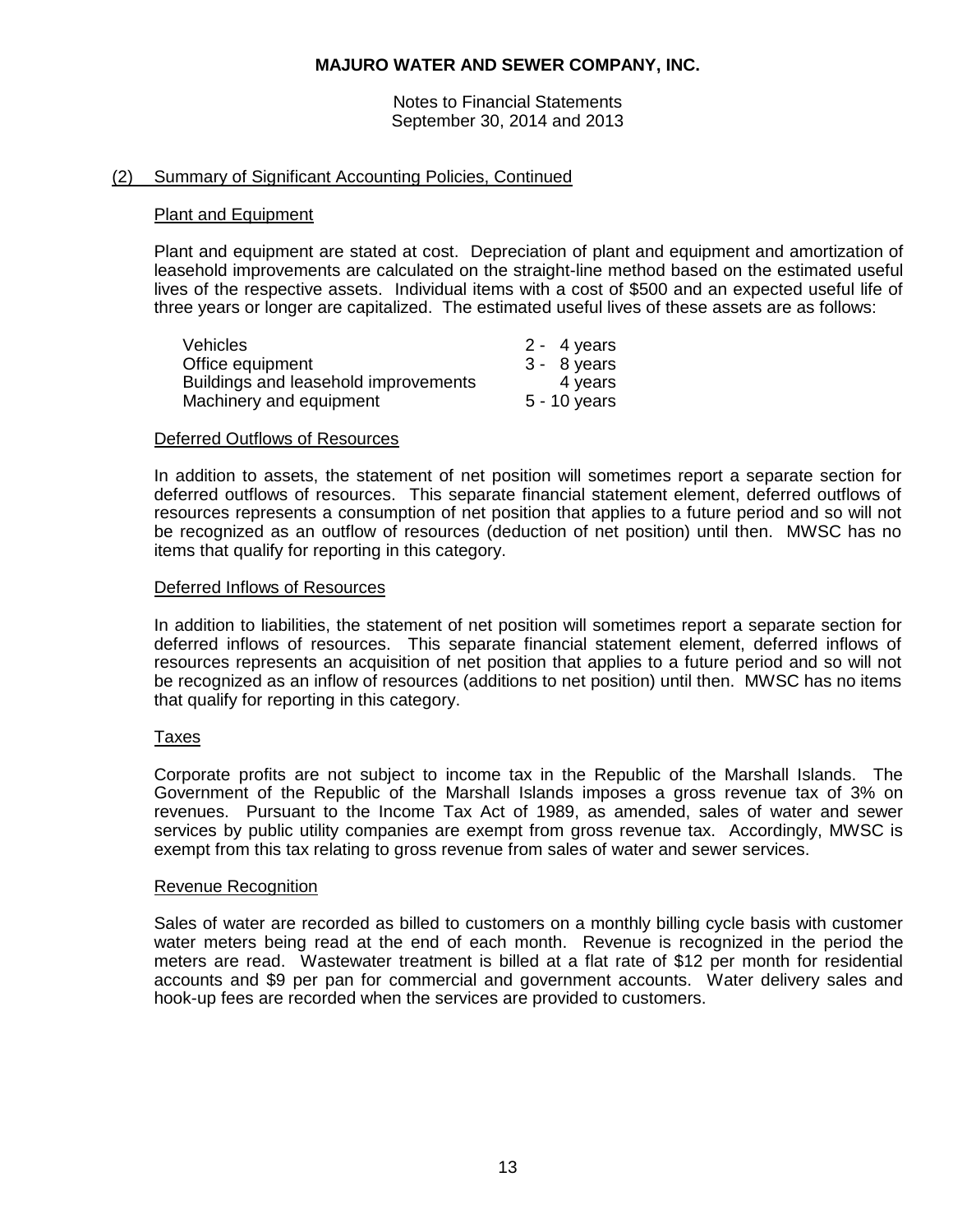Notes to Financial Statements September 30, 2014 and 2013

## (2) Summary of Significant Accounting Policies, Continued

### New Accounting Standards

During the year ended September 30, 2014, MWSC implemented the following pronouncements:

- GASB Statement No. 66, *Technical Corrections - 2012*, which enhances the usefulness of financial reports by resolving conflicting accounting and financial reporting guidance that could diminish the consistency of financial reporting. The implementation of this statement did not have a material effect on the accompanying financial statements.
- GASB Statement No. 67, *Financial Reporting for Pension Plans,* which revises existing guidance for the financial reports of most pension plans. The implementation of this statement did not have a material effect on the accompanying financial statements.
- GASB Statement No. 70, *Accounting and Financial Reporting for Nonexchange Financial Guarantees*, which requires a state or local government guarantor that offers a nonexchange financial guarantee to another organization or government to recognize a liability on its financial statements when it is more likely than not that the guarantor will be required to make a payment to the obligation holders under the agreement. The implementation of this statement did not have a material effect on the accompanying financial statements.

In June 2012, GASB issued Statement No. 68, *Accounting and Financial Reporting for Pensions,*  which revises and establishes new financial reporting requirements for most governments that provide their employees with pension benefits. The provisions in Statement 68 are effective for fiscal years beginning after June 15, 2014. Management does not believe that the implementation of this statement will have a material effect on the financial statements of MWSC.

In January 2013, GASB issued Statement No. 69, *Government Combinations and Disposals of Government Operations,* which improves accounting and financial reporting for state and local governments' combinations and disposals of government operations. Government combinations include mergers, acquisitions, and transfers of operations. A disposal of government operations can occur through a transfer to another government or a sale. The provisions in Statement 69 are effective for fiscal years beginning after December 15, 2013. Management has not yet determined the effect of implementation of this statement on the financial statements of MWSC.

In November 2013, GASB issued Statement No. 71, *Pension Transition for Contributions Made Subsequent to the Measurement Date - an amendment of GASB Statement No. 68,* which addresses an issue regarding application of the transition provisions of Statement No. 68, *Accounting and Financial Reporting for Pensions*. The issue relates to amounts associated with contributions, if any, made by a state or local government employer or nonemployer contributing entity to a defined benefit pension plan after the measurement date of the government's beginning net pension liability. The provisions in Statement 71 are effective for fiscal years beginning after June 15, 2014. Management does not believe that the implementation of this statement will have a material effect on the financial statements of MWSC.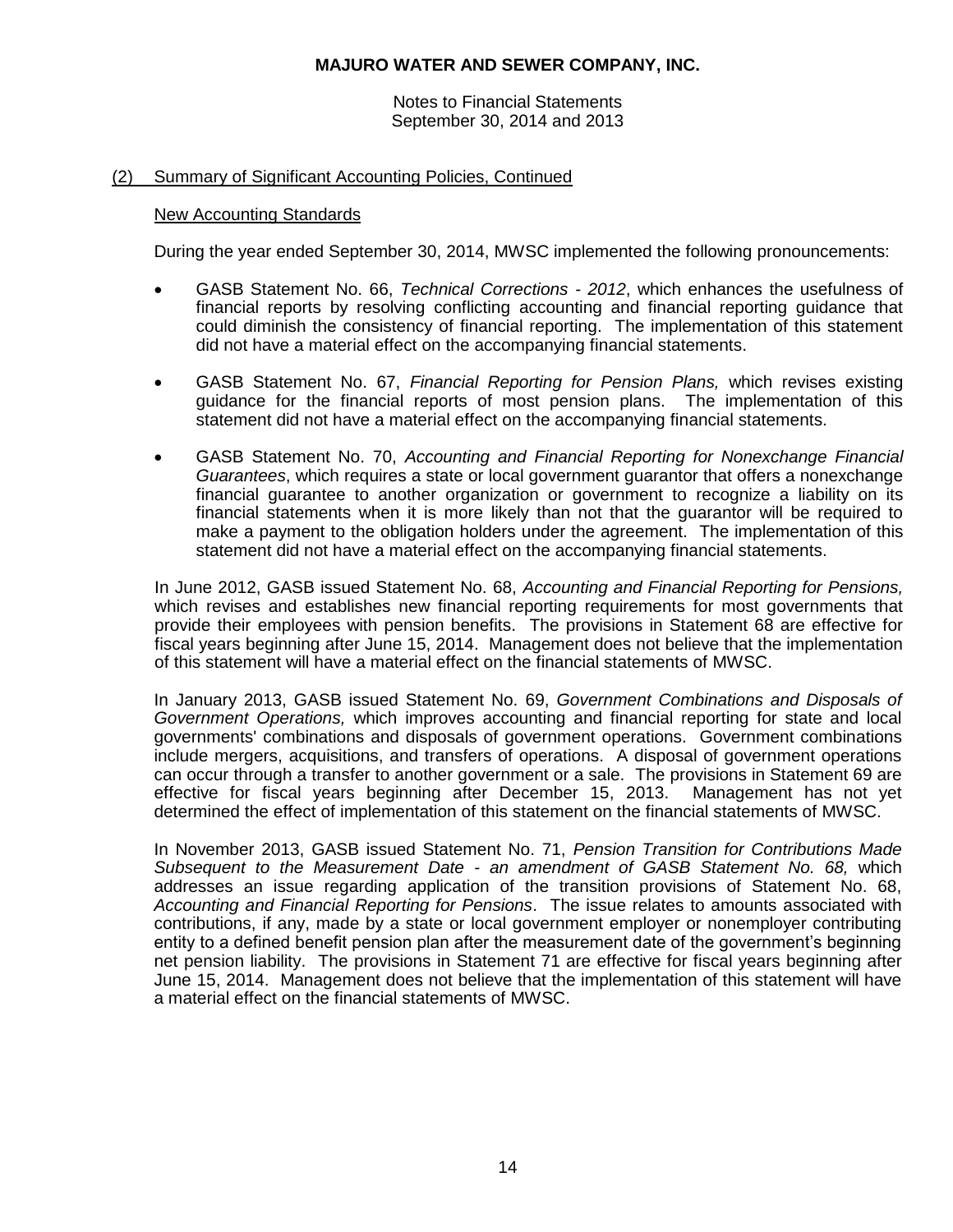Notes to Financial Statements September 30, 2014 and 2013

#### (3) Risk Management

MWSC is exposed to various risks of loss related to torts; theft of, damage to, and destruction of assets; errors and omissions; injuries to employees; and natural disasters. MWSC has elected to purchase commercial insurance from independent third parties for the risks of loss to which it is exposed. However, as of September 30, 2014, MWSC is self-insured for any losses that could befall its buildings, equipment and inventory. Claims expenses and liabilities are reported when it is probable that a loss has occurred and the amount of that loss can be reasonably estimated. No losses as a result of these risks have occurred in any of the past three years.

### (4) Capital Assets

Capital asset activity for the years ended September 30, 2014 and 2013 was as follows:

|                               |                  | 2014             |                 |                |
|-------------------------------|------------------|------------------|-----------------|----------------|
|                               | October 1,       |                  |                 | September 30,  |
|                               | 2013             | <b>Additions</b> | Retirements     | 2014           |
| Vehicles                      | 164,545<br>\$.   | \$<br>24,400     | \$              | \$<br>188,945  |
| Machinery and equipment       | 410,158          | 169,102          |                 | 579,260        |
| Office equipment              | 157,836          | 14,698           |                 | 172,534        |
| Buildings and leasehold       |                  |                  |                 |                |
| improvements                  | 95,987           | 735,052          |                 | 831,039        |
|                               | 828,526          | 943,252          |                 | 1,771,778      |
| Less accumulated depreciation |                  |                  |                 |                |
| and amortization              | <u>(474,419)</u> | (130, 038)       |                 | (604, 457)     |
|                               | \$354,107        | 813,214<br>\$    | \$.             | \$1,167,321    |
|                               |                  |                  |                 |                |
|                               |                  | 2013             |                 |                |
|                               | October 1,       |                  |                 | September 30,  |
|                               | <u>2012</u>      | Additions        | Retirements     | 2013           |
| Vehicles                      | \$153,724        | \$<br>28,300     | (17, 479)<br>\$ | 164,545<br>\$. |
| Machinery and equipment       | 356,567          | 53,591           |                 | 410,158        |
| Office equipment              | 115,728          | 42,108           |                 | 157,836        |
| Buildings and leasehold       |                  |                  |                 |                |
| improvements                  | 95,987           |                  |                 | 95,987         |
|                               | 722,006          | 123,999          | (17, 479)       | 828,526        |
| Less accumulated depreciation |                  |                  |                 |                |
| and amortization              | (351, 480)       | (122,939)        |                 | (474, 419)     |
|                               | \$ 370,526       | \$<br>1.060      | \$<br>(17.479)  | 354,107<br>\$  |

#### (5) Restricted Net Position

Restricted net position at September 30, 2014 and 2013, consists of the following:

|                       | 2014      | 2013      |
|-----------------------|-----------|-----------|
| RepMar capital grants | \$177,554 | \$226,840 |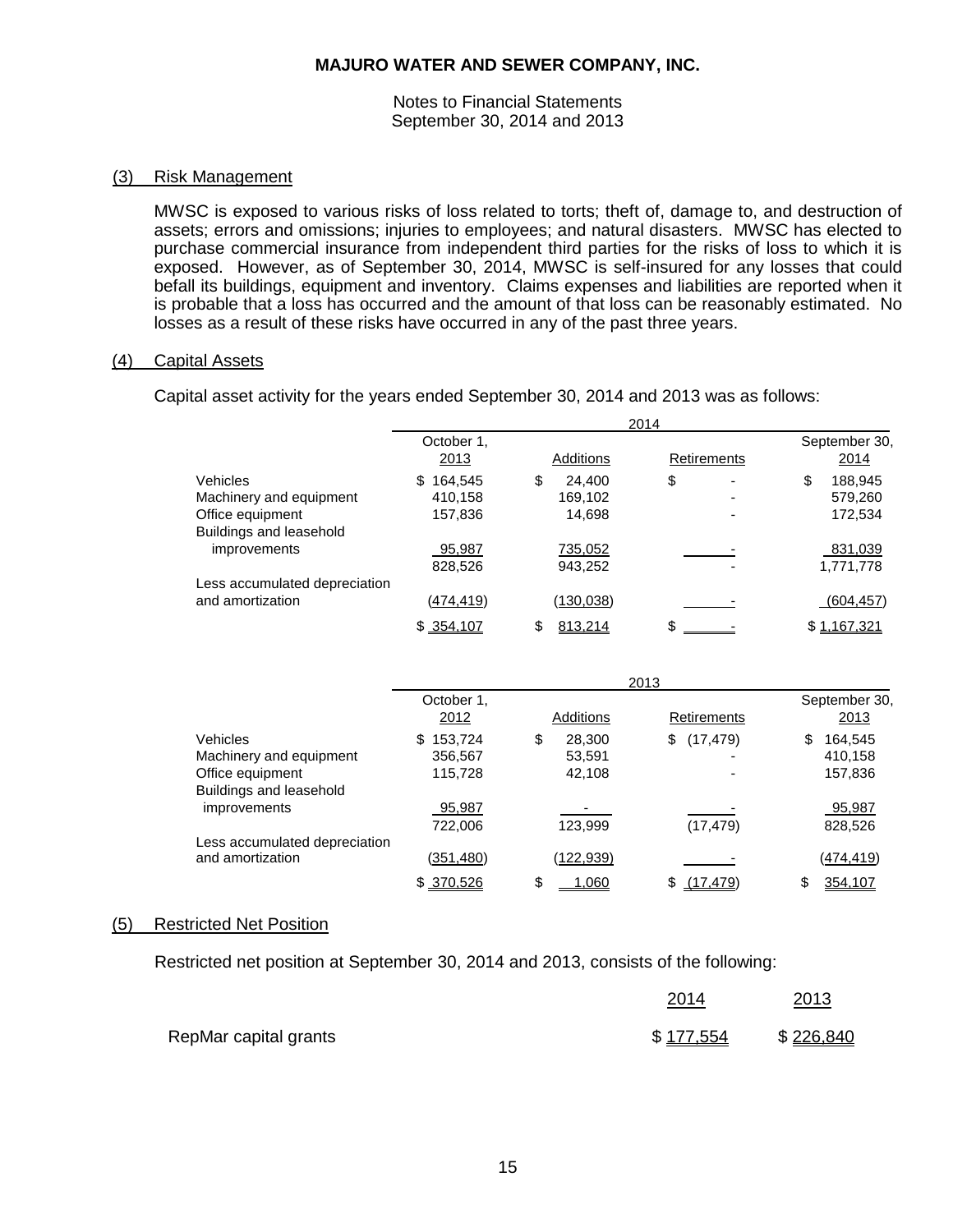Notes to Financial Statements September 30, 2014 and 2013

### (6) Related Party Transactions

MWSC is a component unit of RepMar and is therefore affiliated with all RepMar-owned and affiliated entities. MWSC's utility service is provided to RepMar and all RepMar-owned and affiliated entities. Services are extended to these entities at more favorable terms and conditions than those afforded to third parties. MWSC utilizes services from certain affiliated entities at substantially more favorable terms and conditions than those provided to third parties.

During the years ended September 30, 2014 and 2013, MWSC received capital contributions of \$300,000 and \$150,000, respectively, from RepMar, of which \$122,446 and \$58,781, respectively, were spent to acquire equipment and for reconstruction of the Reservoir.

During the year ended September 30, 2012, MWSC received a capital contribution of \$150,000 from RepMar, which was paid to a vendor as a deposit for the acquisition of equipment. At September 30, 2013, MWSC has an outstanding prepayment balance of \$108,805.

A summary of related party transactions for the years ended September 30, 2014 and 2013, and related receivable and payable balances as of September 30, 2014 and 2013, is as follows:

|                                                                                                                                                     |                                   |                                      | 2014                             |                                   |
|-----------------------------------------------------------------------------------------------------------------------------------------------------|-----------------------------------|--------------------------------------|----------------------------------|-----------------------------------|
|                                                                                                                                                     | Revenues                          | <b>Expenses</b>                      | Receivables                      | Payables                          |
| RepMar<br>Marshalls Energy Company, Inc.<br>Marshall Islands National Telecommunications                                                            | 209,610<br>\$<br>6,326            | \$<br>30,628<br>936,762              | \$310,423<br>25,033              | \$<br>27,972<br>1,482,240         |
| Authority<br>Marshall Islands Social Security Administration<br>Majuro Resort, Inc.                                                                 | 1,918<br>220<br>30,940            | 20,862<br>72,923<br>7,666            | 1,611<br>581<br>7,842            | 2,623<br>10,592                   |
| Other                                                                                                                                               | 131,572<br>380,586 \$<br>\$.      | 1.068.841                            | 205,236<br>550,726<br>S.         | \$1,523,427                       |
|                                                                                                                                                     |                                   |                                      | 2013                             |                                   |
|                                                                                                                                                     | Revenues                          | Expenses                             |                                  |                                   |
|                                                                                                                                                     |                                   |                                      | Receivables                      | Payables                          |
| RepMar<br>Marshalls Energy Company, Inc.                                                                                                            | \$210,319<br>5,032                | \$<br>10,409<br>539,692              | 143,287<br>\$<br>34,291          | \$<br>56,043<br>1,105,685         |
| <b>Marshall Islands National Telecommunications</b><br>Authority<br>Marshall Islands Social Security Administration<br>Majuro Resort, Inc.<br>Other | 4,007<br>776<br>23,103<br>102,461 | 22,414<br>57,467<br>13,620<br>10,717 | 4,086<br>458<br>10,297<br>96,857 | 1,196<br>39,537<br>9,247<br>6,663 |

Receivables from and payables to affiliates are uncollateralized, are interest free and have no set repayment terms.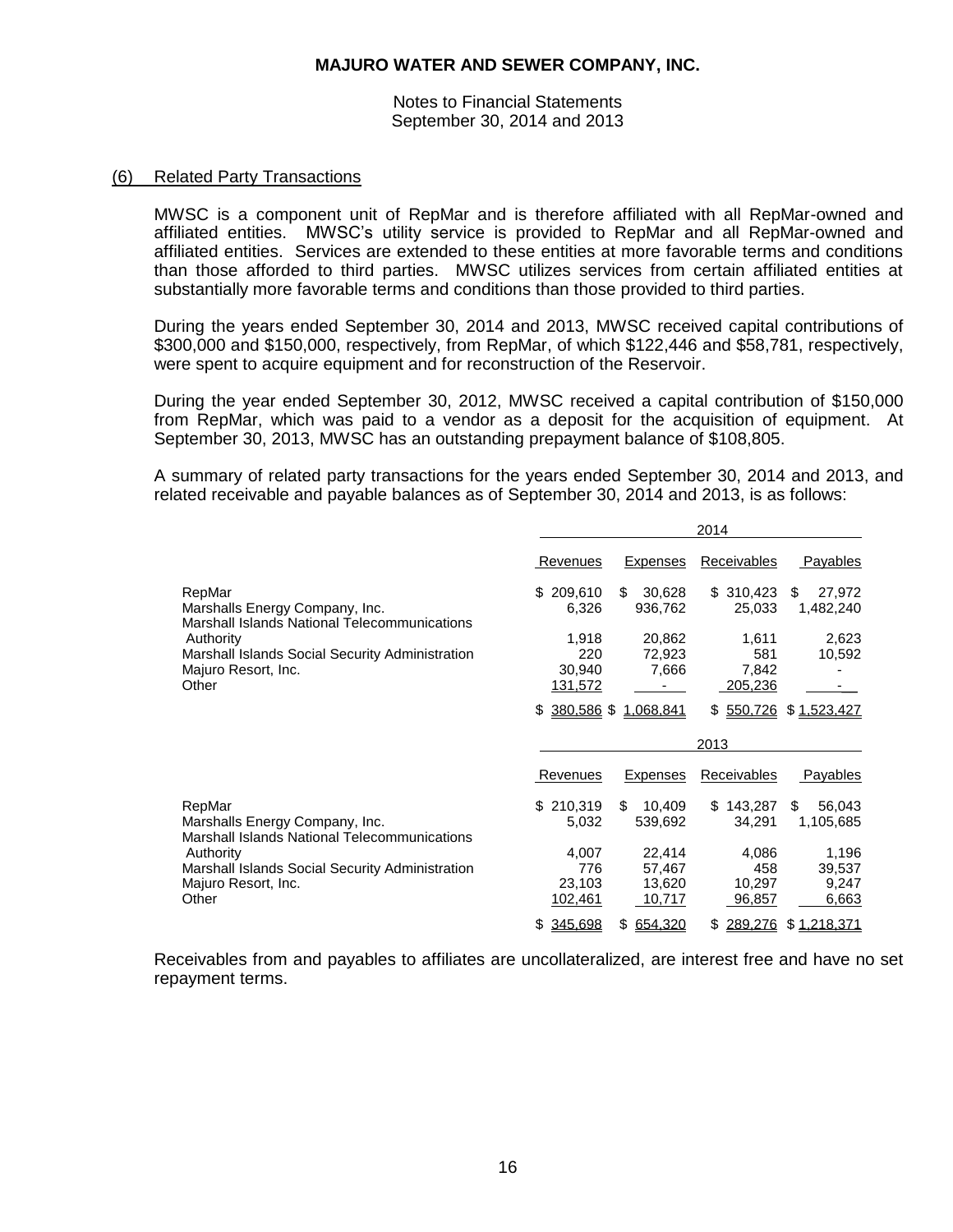Notes to Financial Statements September 30, 2014 and 2013

### (7) Commitment

On February 19, 2003, RepMar and MWSC entered into a franchise agreement to provide water and sewer service to the atoll of Majuro. The agreement incorporates a lease agreement for MWSC to lease from RepMar the water and sewer system for a period of ten years at a rate of \$100,000 per annum, commencing three years after the lease is in effect (February 19, 2006).

Total future minimum lease payments for subsequent years ending September 30, are as follows:

| Year ending<br>September 30, |                         |
|------------------------------|-------------------------|
| 2015<br>2016                 | 966,667<br>\$<br>33,333 |
|                              | \$1,000,000             |

During the years ended September 30, 2014 and 2013, MWSC did not record the liability per the franchise agreement due to lack of capacity to make the payments in the foreseeable future. MWSC essentially depends on financing from RepMar and MEC to be able to continue as a going concern. Thus, management will negotiate the franchise terms with RepMar. If negotiations fail, MWSC may become liable for the above amounts but management does not believe that it will possess the ability to liquidate that liability.

### (8) Going Concern

MWSC has incurred losses from operations of \$482,090 and \$511,770 during the years ended September 30, 2014 and 2013, respectively. Management believes that the continuation of MWSC's operations is dependent upon the future financial support of RepMar, compensation by RepMar for the cost of actual utility service provided, the collection of long outstanding utility receivables, and/or significant improvements in operations, among other matters. Additionally, in order for MWSC to continue as a going concern, it may need to delay payments to the Marshalls Energy Company, Inc. for electric usage.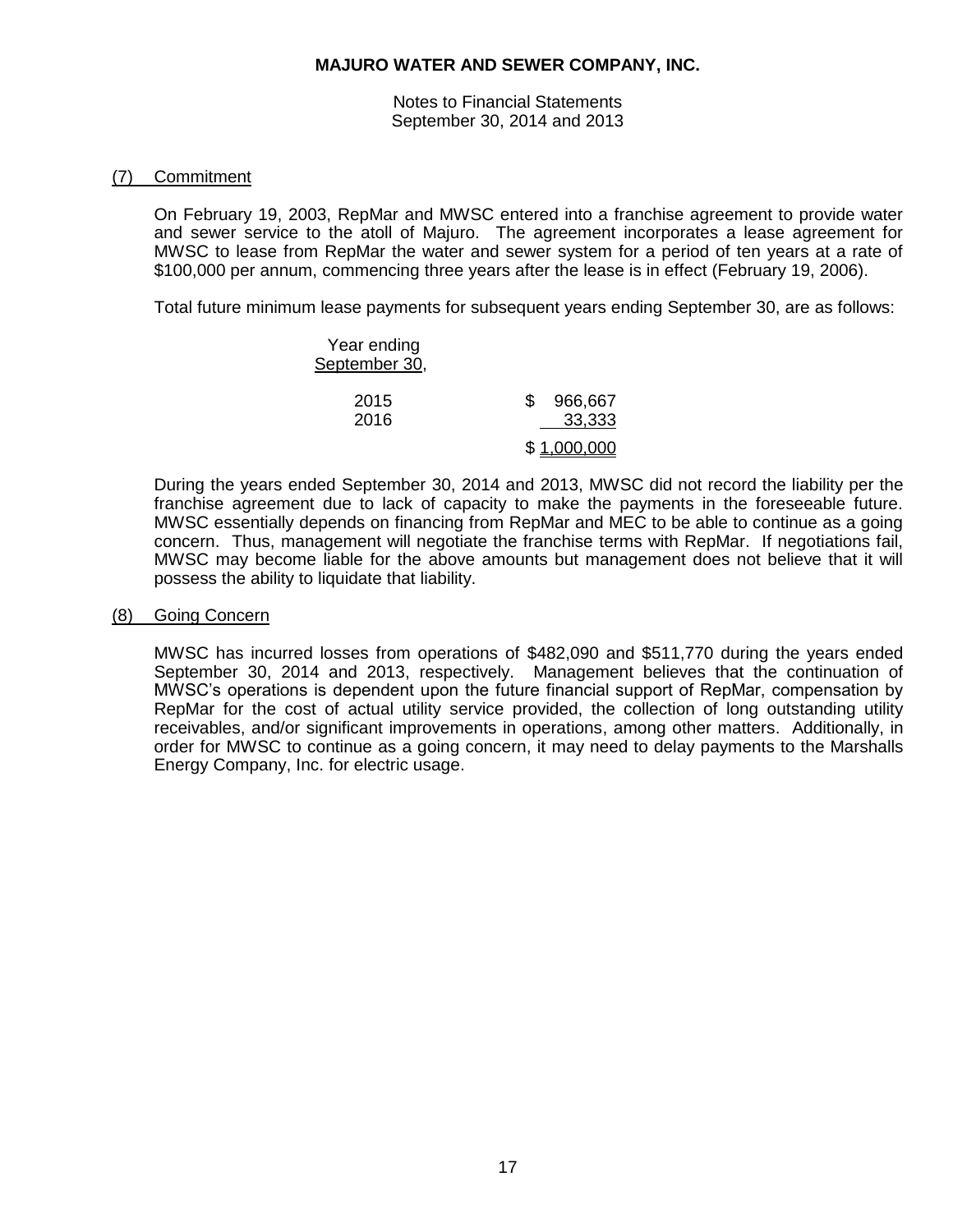

Deloitte & Touche LLP 361 South Marine Corps Drive Tamuning, GU 96913-3911 USA

Tel: (671)646-3884 Fax: (671)649-4932 www.deloitte.com

### **INDEPENDENT AUDITORS' REPORT ON INTERNAL CONTROL OVER FINANCIAL REPORTING AND ON COMPLIANCE AND OTHER MATTERS BASED ON AN AUDIT OF FINANCIAL STATEMENTS PERFORMED IN ACCORDANCE WITH** *GOVERNMENT AUDITING STANDARDS*

Board of Directors Majuro Water and Sewer Company, Inc.:

We have audited, in accordance with the auditing standards generally accepted in the United States of America and the standards applicable to financial audits contained in *Government Auditing Standards* issued by the Comptroller General of the United States, the financial statements of Majuro Water and Sewer Company, Inc. (MWSC), which comprise the statement of net position as of September 30, 2014, and the related statements of revenues, expenses, and changes in net position and of cash flows for the year then ended, and the related notes to the financial statements, and have issued our report thereon dated July 7, 2015.

### **Internal Control Over Financial Reporting**

In planning and performing our audit of the financial statements, we considered MWSC's internal control over financial reporting (internal control) to determine the audit procedures that are appropriate in the circumstances for the purpose of expressing our opinion on the financial statements, but not for the purpose of expressing an opinion on the effectiveness of MWSC's internal control. Accordingly, we do not express an opinion on the effectiveness of MWSC's internal control.

A *deficiency in internal control* exists when the design or operation of a control does not allow management or employees, in the normal course of performing their assigned functions, to prevent, or detect and correct, misstatements on a timely basis. A *material weakness* is a deficiency, or a combination of deficiencies, in internal control such that there is a reasonable possibility that a material misstatement of the entity's financial statements will not be prevented, or detected and corrected on a timely basis. A *significant deficiency* is a deficiency, or a combination of deficiencies, in internal control that is less severe than a material weakness, yet important enough to merit attention by those charged with governance.

Our consideration of internal control was for the limited purpose described in the first paragraph of this section and was not designed to identify all deficiencies in internal control that might be material weaknesses or significant deficiencies and therefore, material weaknesses or significant deficiencies may exist that were not identified. Given these limitations, during our audit we did not identify any deficiencies in internal control that we consider to be significant deficiencies. We did identify certain deficiencies in internal control, described in the accompanying Schedule of Findings and Responses as items 2014-001 through 2014-003, which we consider to be material weaknesses.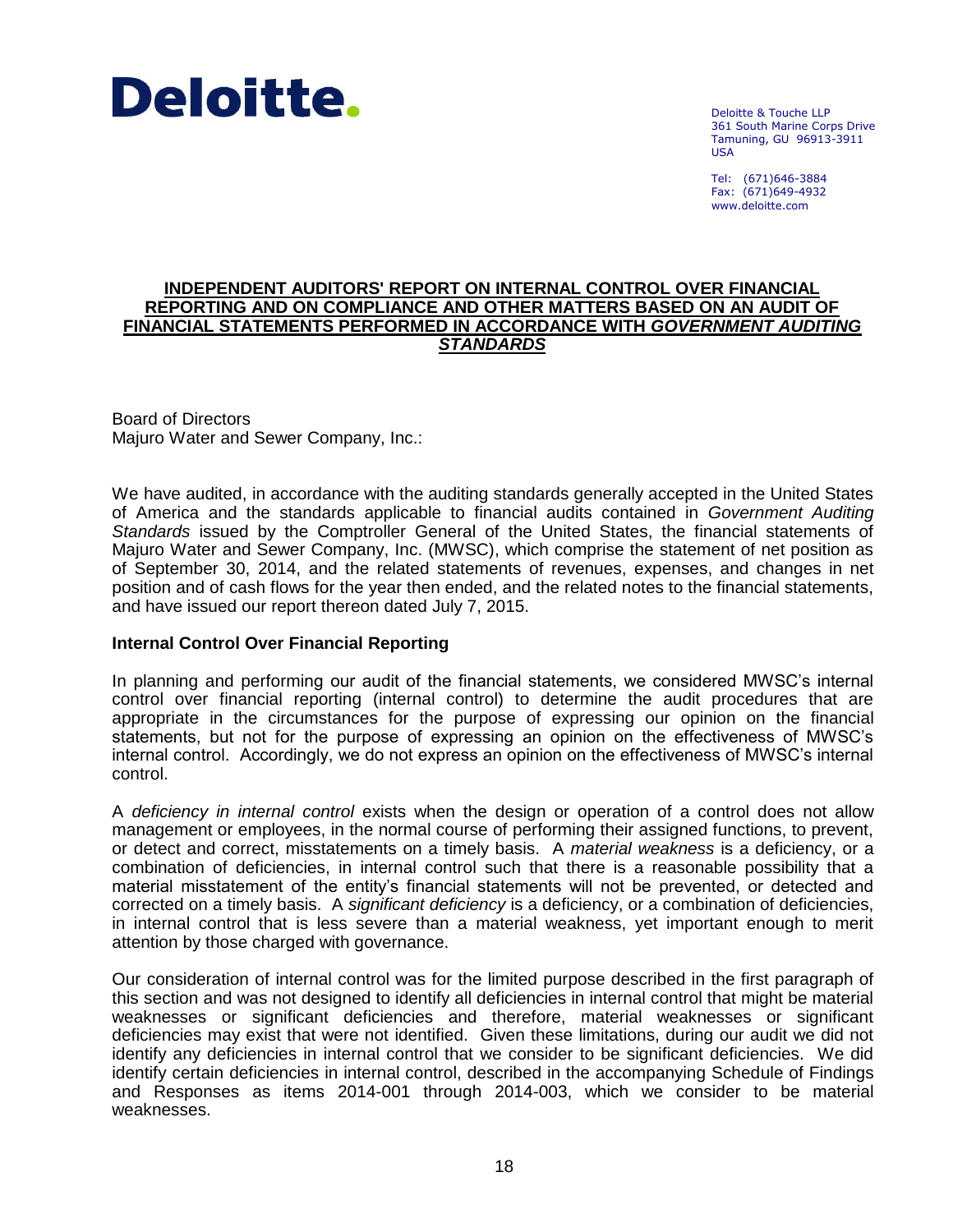## **Compliance and Other Matters**

As part of obtaining reasonable assurance about whether MWSC's financial statements are free from material misstatement, we performed tests of its compliance with certain provisions of laws, regulations, contracts, and grant agreements, noncompliance with which could have a direct and material effect on the determination of financial statement amounts. However, providing an opinion on compliance with those provisions was not an objective of our audit, and accordingly, we do not express such an opinion. The results of our tests disclosed instances of noncompliance or other matters that are required to be reported under *Government Auditing Standards* and which are described in the accompanying Schedule of Findings and Responses as item 2014-004*.*

## **MWSC's Responses to Findings**

MWSC's responses to the findings identified in our audit are described in the accompanying Schedule of Findings and Responses. MWSC's responses were not subjected to the auditing procedures applied in the audit of the financial statements and, accordingly, we express no opinion on them.

### **Purpose of this Report**

The purpose of this report is solely to describe the scope of our testing of internal control and compliance and the result of that testing, and not to provide an opinion on the effectiveness of the entity's internal control or on compliance. This report is an integral part of an audit performed in accordance with *Government Auditing Standards* in considering the entity's internal control and compliance. Accordingly, this communication is not suitable for any other purpose.

leloitte Wackell

July 7, 2015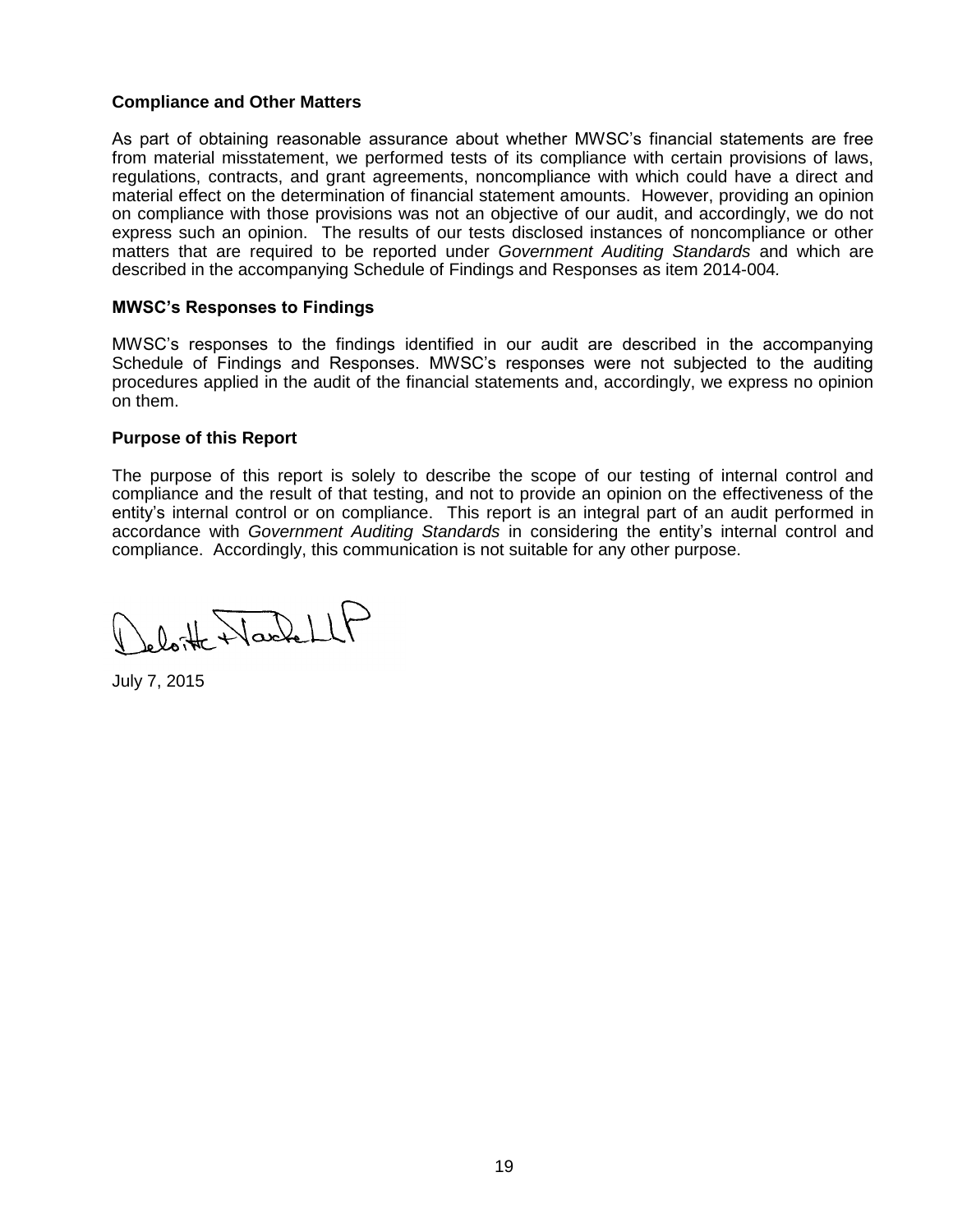Schedule of Findings and Responses Year Ended September 30, 2014

### Finding No. 2014-001

### Journal Entries

Criteria: Adequate accounting controls require that journal entries are appropriately approved and documented.

Conditions: Tests of journal entries noted the following conditions:

- A. Four manual adjusting entries (nos. 466, 146, 145 and 226) were recorded to reconcile FY14 expenses against actual inventories. These entries were initially charged to maintenance supplies expense and were subsequently reclassified to the inventory account. These entries did not contain an approver's signature.
- B. One manual entry (no. 140114161654) was recorded which pertains to a UTP adjustment to correct October 2013 billings. The entry does not reflect an approver's signature.
- C. One manual entry (no. 14JVADJ0080) was recorded to correct prior year electric expense charged to accrued expenses. The manual entry does not reflect an approver's signature.
- D. Entry 13JVADJ253 pertains to a 30% downpayment for a reservoir relining project which was recorded to correct prepaid expenses and was reclassified to professional services. The entry does not reflect an approver's signature.

Cause: The cause of the above condition is the lack of adequate internal control policies and procedures over the review of journal entries.

Effect: The effect of the above condition is a potential for unauthorized journal entries.

Prior Year Status: The lack of adequate internal control policies and procedures over the review of journal entries was reported as a finding in the audit of MWSC for fiscal year 2013.

Recommendation: We recommend management establish internal control policies and procedures to evidence review and approval of journal entries.

Auditee Response and Corrective Action Plan: MWSC is in agreement with Finding No. 2014-1 and recommendation. As noted, there is a lack of adequate internal control policies and procedures over the reviewer of journal entries prior to posting in the account system. MWSC management has established internal control policies and procedures requiring all journal entries must have supporting documents attach by the preparer and approve by the reviewer.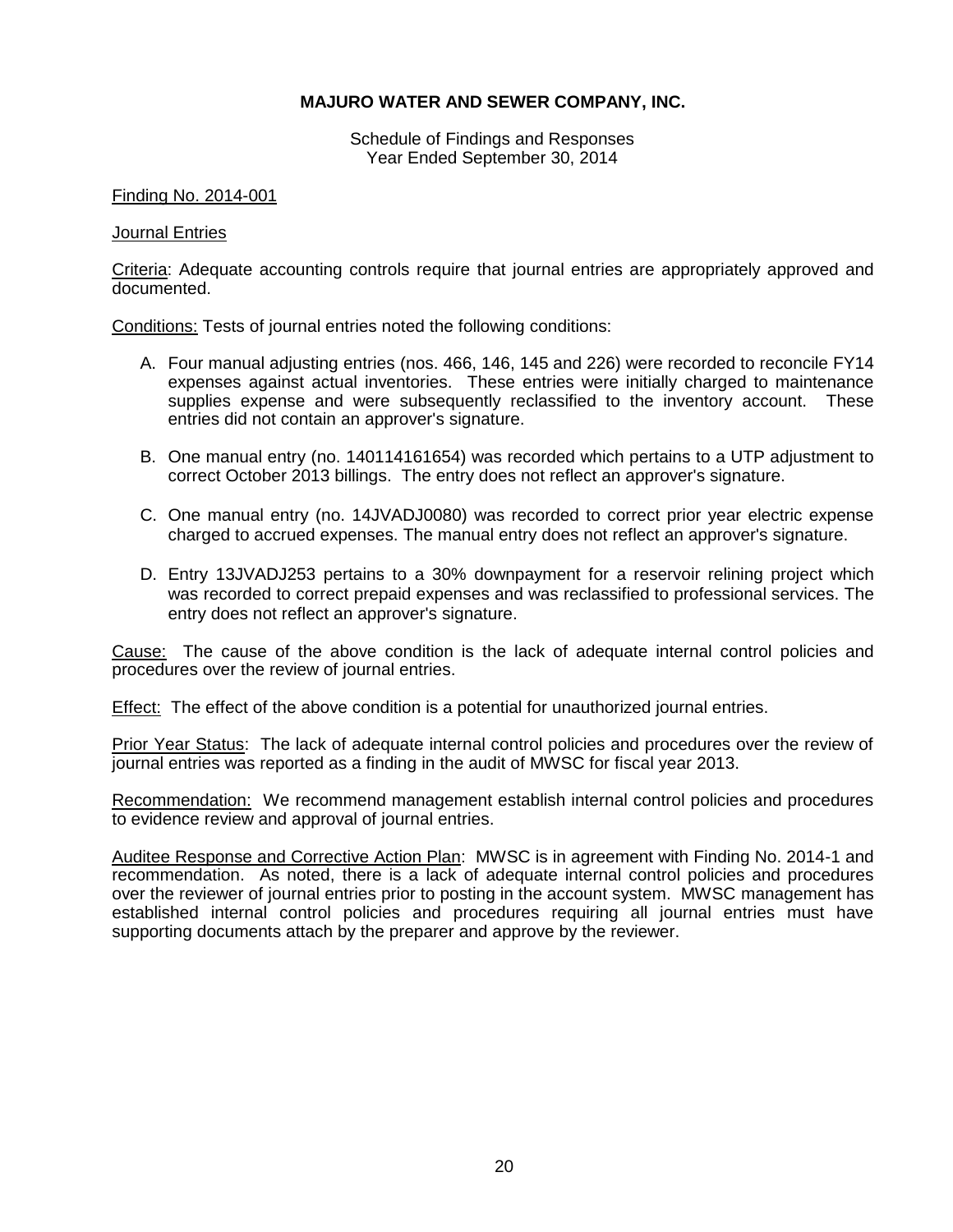Schedule of Findings and Responses, Continued Year Ended September 30, 2014

### Finding No. 2014-002

### Bank Reconciliations

Criteria: Adequate internal control policies necessitate that bank reconciliations be independently reviewed and approved.

### Conditions:

- A. Bank reconciliations did not reflect the preparer and were not documented as being independently reviewed and approved.
- B. The September 30, 2014 General bank account reconciliation included \$9,475 of reconciling items that appear invalid due to a voided check (Check # 17499) and the double recording of a cash disbursement. Audit adjustments were proposed to correct this matter.
- C. The September 30, 2014 General bank account and payroll bank account reconciliation included \$14,112 and \$2,092 of stale checks, respectively, which were aged beyond six months, with the majority outstanding for 2 to 3 years.

Cause: The cause of the above condition is inadequate internal control policies and procedures over the bank reconciliation process.

Effect: The effect of the above condition is exposure to possible misstatements of cash.

Prior Year Status: The lack of adequate internal control policies and procedures over the bank reconciliation process was reported as a finding in the audit of MWSC for fiscal year 2013.

Recommendation: We recommend that management adopt internal control policies and procedures requiring independent review and approval of bank reconciliations. In addition, we recommend that reconciling items be addressed timely.

Auditee Response and Corrective Action Plan: MWSC is in agreement with Finding No. 2014-2 and recommendation. MWSC management has established policies and procedures over the bank reconciliation. MWSC management has hired an Accountant to perform the monthly reconciliation of the bank accounts.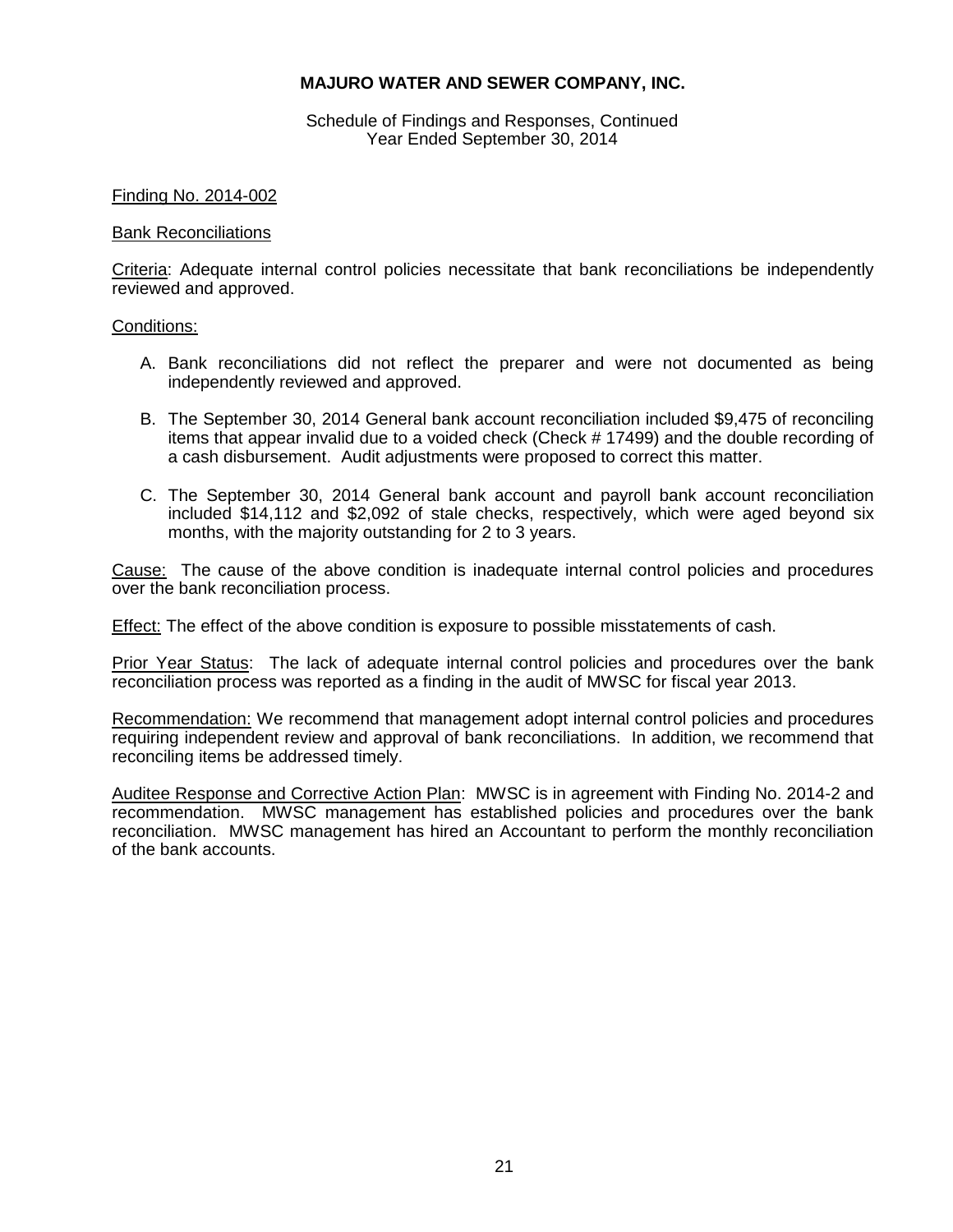Schedule of Findings and Responses, Continued Year Ended September 30, 2014

### Finding No. 2014-003

### GL Account Reconciliations

Criteria: Adequate internal control policies should be adopted and established to facilitate reliable and relevant accounting records.

### Conditions:

- A. A 30% downpayment of \$178,630 per check no.16617 in relation to the Reservoir Relining Project was initially charged to maintenance expense. The account was reclassified to prepaid expense and was reclassified again to professional services. The transaction should have been capitalized and depreciated over the estimated useful life of the fixed assets. This matter was corrected through a proposed audit adjustment.
- B. Various maintenance expenses and supplies aggregating \$81,972 charged to prepaid expenses were subsequently capitalized. This matter was corrected through a proposed audit adjustment
- C. JV no. 14JVADJ0082 recorded diesel expense for the year but did not factor in prepayments. MWSC's practice is to prepay fuel and close the prepaid account at the end of the year regardless of delivery date.

Cause: The cause of the above condition is inadequate internal control policies and procedures that facilitate monitoring of purchase orders and that determine completeness of related accounts.

Effect: The effect of above condition is exposure to possible misstatements in related accounts.

Prior Year Status: The lack of adequate internal control policies and procedures over general ledger account reconciliations was reported as a finding in the audit of MWSC for fiscal year 2013.

Recommendation: We recommend the management adopt internal control policies and procedures that would require adequate documentation and provide for the completeness of accounting records.

Auditee Response and Corrective Action Plan: MWSC is in agreement with Finding No. 2014-3 and recommendation. MWSC management has established policies and procedures over GL Account Reconciliations. There will be a close coordination with the Procurement Department to ensure that purchase orders are verified with invoices to validate the completeness of prepayment and Capital Assets. The Finance Manager will ensure that account reconciliations are performed on a timely manner.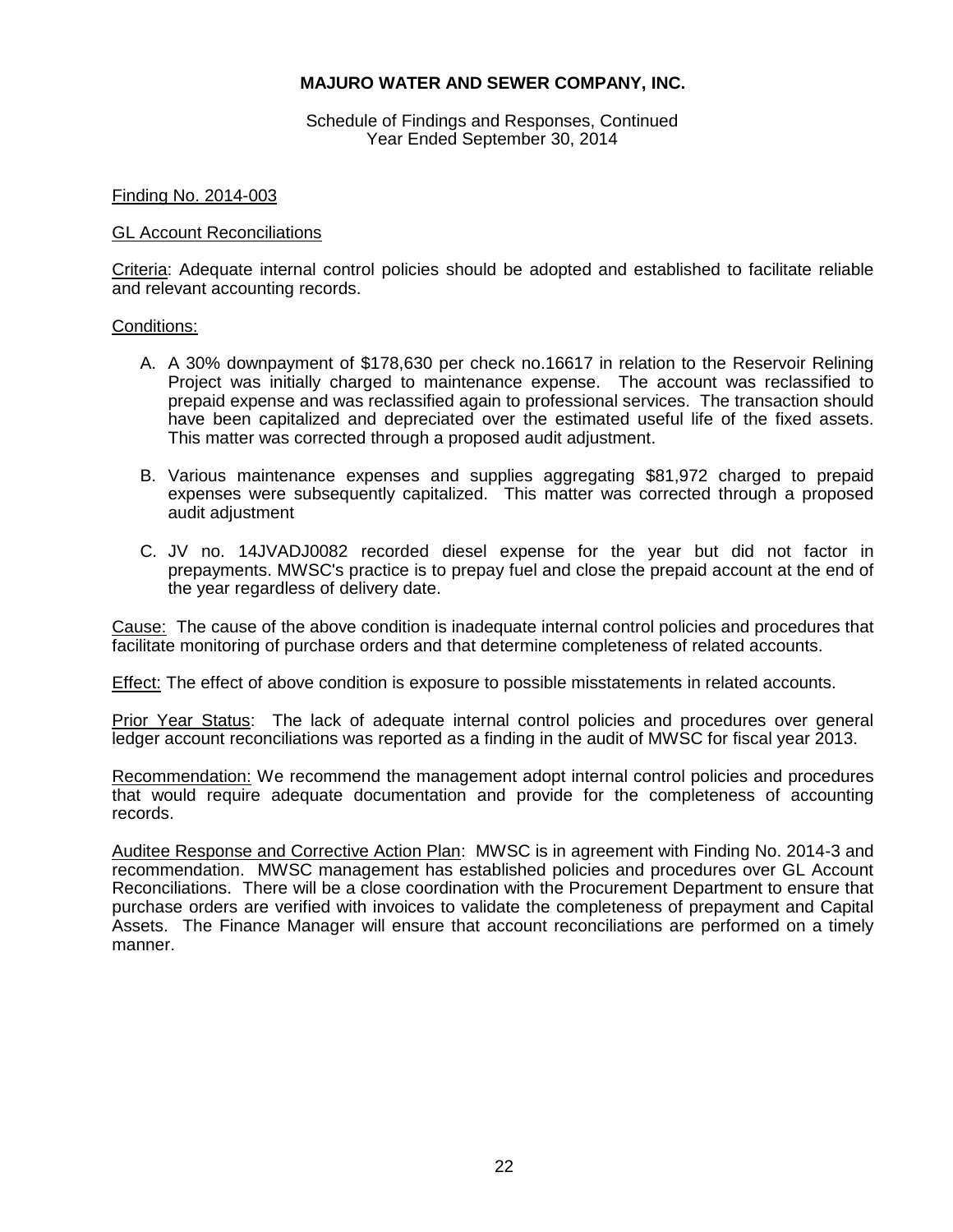Schedule of Findings and Responses, Continued Year Ended September 30, 2014

Finding No. 2014-004

| Federal Agency:          | U.S. Department of the Interior                                      |
|--------------------------|----------------------------------------------------------------------|
| CFDA Program:            | 15.875 Economic, Social and Political Development of the Territories |
| Grant Number:            | <b>Compact Sector Grants</b>                                         |
| Area:                    | Procurement and Suspension and Debarment                             |
| <b>Questioned Costs:</b> | \$22,287                                                             |

Criteria: Article VI, Section 1(j)(1) of the Fiscal Procedures Agreement (FPA) states that RepMar may use its own procedures for procurement, whether done by the government or its Sub-Grantees, provided that they meet the standards identified in the FPA.

RepMar's Procurement Code states the following:

- (a) Section 124 unless otherwise authorized by law, all Government contracts shall be awarded by competitive sealed bidding.
- (b) Section 127 procurement of goods and services not exceeding \$25,000 may be made in accordance with small purchase procedures promulgated by RepMar's Policy Office. Small purchase procedures are those relatively simple and informal methods for securing services, supplies, or other property that do not cost more than \$25,000. RepMar's Ministry of Finance has previously declared that if small purchase procedures are used, price or rate quotations shall be obtained from three qualified sources.
- (c) Section 128 a contract may be awarded for a supply, service, or construction item without competition when it is determined in writing that there is only one source for the required supply, service, or construction item.

Condition: A \$22,287 disbursement (Check # 17285) charged to the Compact Sector grant was not subjected to competitive processes. MWSC appears noncompliant with RepMar's Procurement Code and procurement requirements imposed per the Compact of Free Association.

Cause: The cause of the above condition is the lack of adequate internal control policies and procedures requiring documentation of procurement procedures and compliance with RepMar's Procurement Code and Ministry of Finance's policies.

Effect: The effect of the above condition is noncompliance with RepMar's Procurement Code and Ministry of Finance policies.

Recommendation: We recommend that management establish adequate internal control policies and procedures requiring compliance with RepMar's Procurement Code and Ministry of Finance's policies.

Auditee Response and Corrective Action Plan: The main supply pumps were down so we needed them fast to avoid emergency shut down of the Treatment Plant C. And other parts were needed for the inlet of the reservoirs, as the project was starting soon, and we need them to fast we decided to sole source it real quick with the vendor.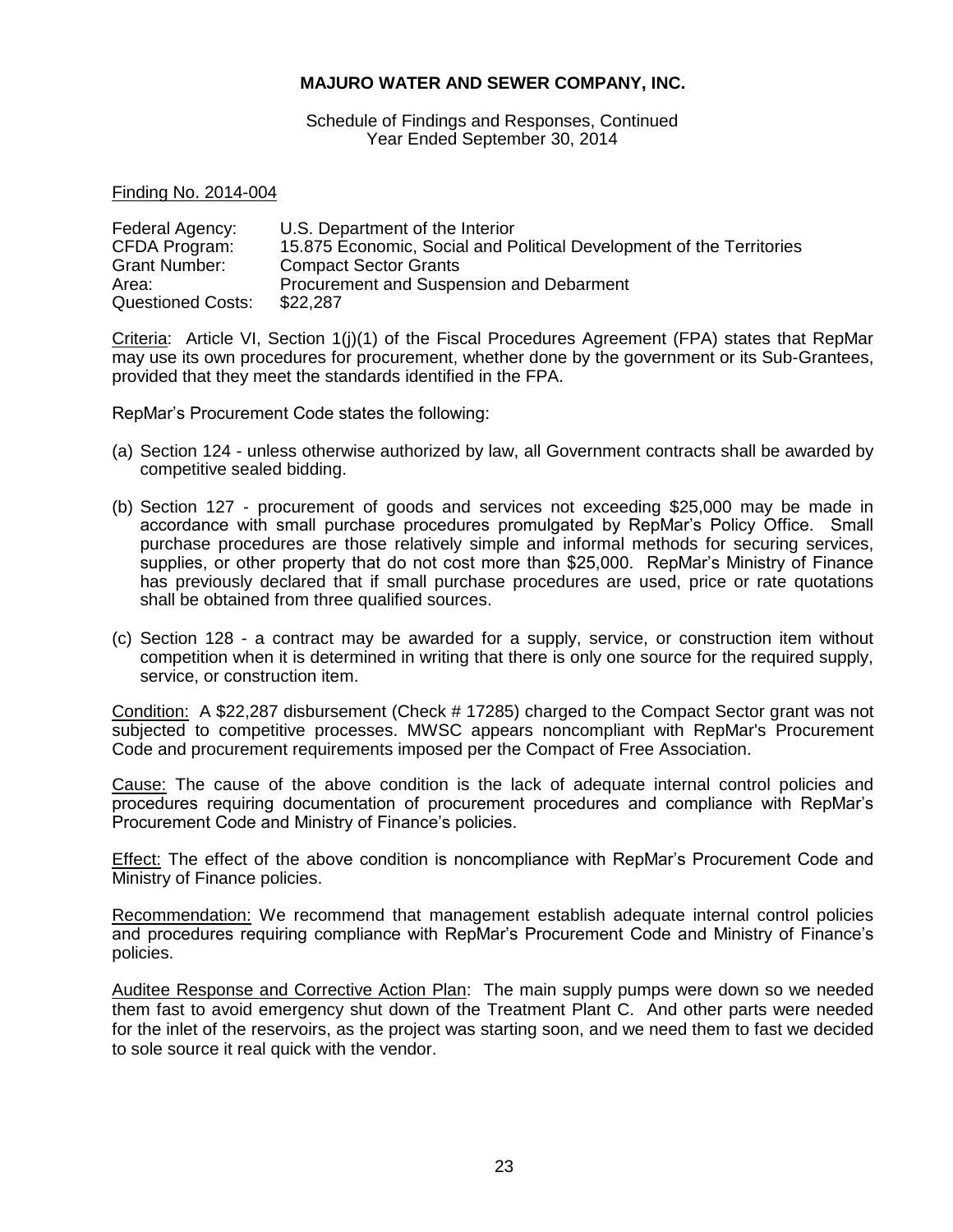Schedule of Findings and Responses, Continued Year Ended September 30, 2014

## Finding No. 2014-004, Continued

## Auditee Response and Corrective Action Plan:, Continued

MWSC Management will implement an internal control policy to ensure that this sort of incident will not take place anymore.

Operation Manager and Accounting Manager must ensure that any procurement that involves Compact Funding is in compliance with the RMI's Procurement Code requirement.